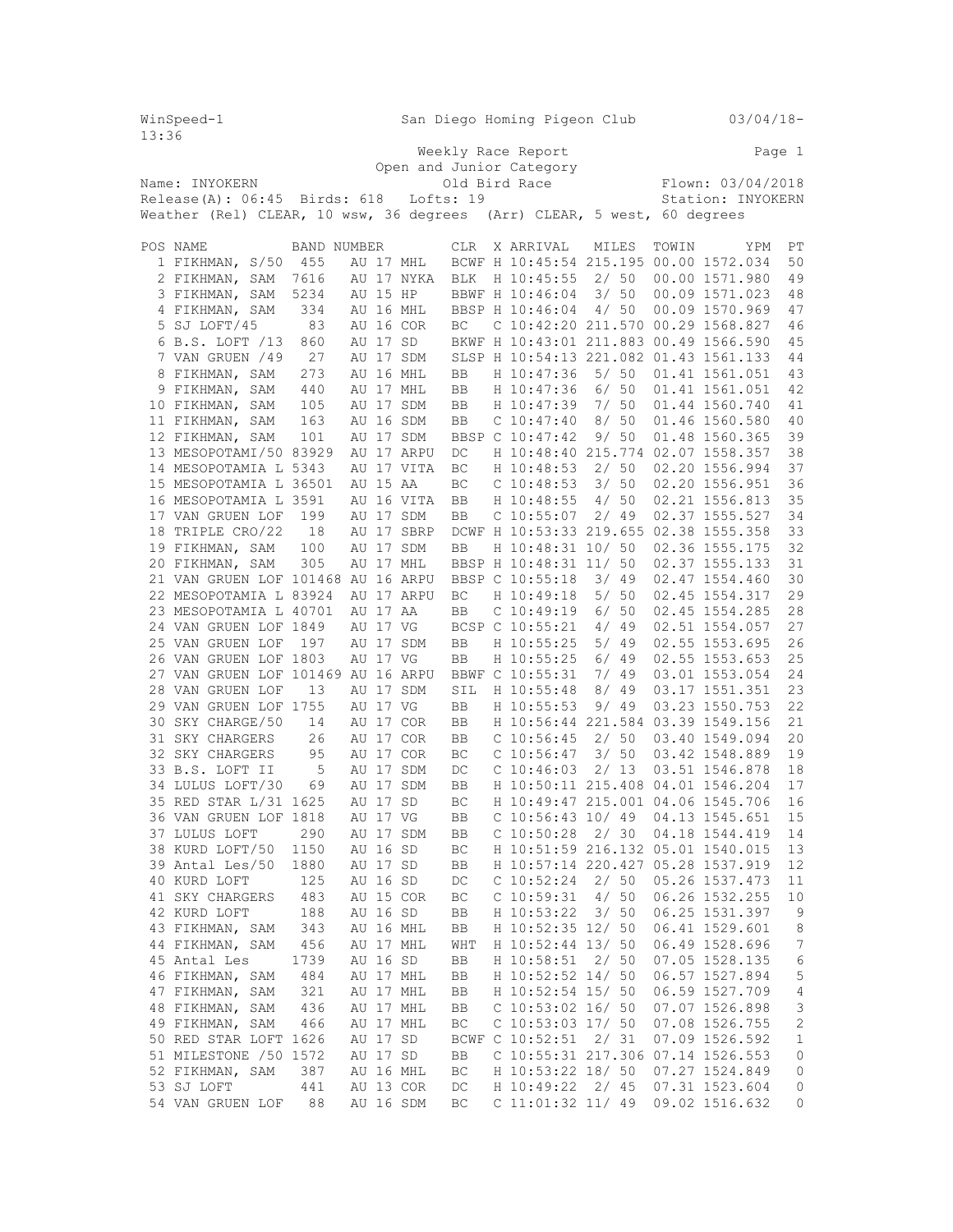| 55 SKY CHARGERS<br>56 Antal Les<br>57 Antal Les<br>58 Antal Les<br>59 Antal Les<br>60 Antal Les<br>WinSpeed-1 | 25777<br>202<br>221<br>1885<br>1860<br>1396 | AU 17 SD<br>AU 17 SD<br>AU 17 SD<br>AU 17 SD<br>AU 16 SD | AU 15 JEDD              | RC<br>BB<br>BB<br>BB<br>BB | MLSP H 11:02:12<br>H 11:01:25<br>$C$ 11:01:25<br>$C$ 11:01:26<br>H 11:01:28<br>H 11:01:31<br>ENTER CLUB / ORG NAME<br>Weekly Race Report | 5/50<br>3/50<br>4/50<br>5/50<br>6/50 | 7/50 |       | 09.07 1516.250<br>09.39 1512.830<br>09.39 1512.830<br>09.39 1512.781<br>09.42 1512.545<br>09.45 1512.260<br>03/04/18-13:36 | 0<br>0<br>0<br>0<br>0<br>0<br>Page 2 |
|---------------------------------------------------------------------------------------------------------------|---------------------------------------------|----------------------------------------------------------|-------------------------|----------------------------|------------------------------------------------------------------------------------------------------------------------------------------|--------------------------------------|------|-------|----------------------------------------------------------------------------------------------------------------------------|--------------------------------------|
| Name: INYOKERN                                                                                                |                                             |                                                          |                         |                            | Open and Junior Category<br>Old Bird Race                                                                                                |                                      |      |       | Flown: 03/04/2018                                                                                                          |                                      |
| POS NAME                                                                                                      | BAND NUMBER                                 |                                                          |                         | <b>CLR</b>                 | X ARRIVAL                                                                                                                                | MILES                                |      | TOWIN | YPM                                                                                                                        | РT                                   |
| 61 MESOPOTAMIA L 103251 AU 16 ARPU                                                                            |                                             |                                                          |                         | BB                         | $C$ 10:56:16                                                                                                                             | 7/ 50                                |      |       | 09.42 1511.276                                                                                                             | $\mathbf 0$                          |
| 62 MESOPOTAMIA L                                                                                              | 239                                         |                                                          | AU 17 SDM               | BC                         | H 10:56:22                                                                                                                               |                                      | 8/50 |       | 09.49 1510.615                                                                                                             | 0                                    |
| -------------------------------- Above are 10 percent ------------------------                                |                                             |                                                          |                         |                            |                                                                                                                                          |                                      |      |       |                                                                                                                            |                                      |
| 63 MESOPOTAMIA L<br>64 MESOPOTAMIA L                                                                          | 130<br>286                                  |                                                          | AU 16 SDM<br>AU 16 MESO | DC<br>DC                   | H 10:56:24<br>H 10:56:25 10/ 50                                                                                                          | 9/50                                 |      |       | 09.50 1510.485<br>09.51 1510.385                                                                                           | 0<br>0                               |
| 65 MESOPOTAMIA L                                                                                              | 394                                         |                                                          | AU 17 MESO              | BC                         | $C$ 10:56:25 11/ 50                                                                                                                      |                                      |      |       | 09.52 1510.345                                                                                                             | 0                                    |
| 66 MESOPOTAMIA L 83914                                                                                        |                                             |                                                          | AU 17 ARPU              | BB                         | H 10:56:28 12/ 50                                                                                                                        |                                      |      |       | 09.54 1510.054                                                                                                             | 0                                    |
| 67 FIKHMAN, SAM                                                                                               | 175                                         | AU 15 SD                                                 |                         |                            | BBWF H 10:55:48 19/ 50                                                                                                                   |                                      |      |       | 09.53 1510.005                                                                                                             | 0                                    |
| 68 MILESTONE LOF 25719                                                                                        |                                             |                                                          | AU 15 JEDD              | ВC                         | $C$ 10:58:16                                                                                                                             | 2/50                                 |      |       | 09.59 1509.988                                                                                                             | 0                                    |
| 69 FIKHMAN, SAM                                                                                               | 223                                         |                                                          | AU 16 MHL               | BC                         | H 10:55:51 20/ 50                                                                                                                        |                                      |      |       | 09.56 1509.704                                                                                                             | $\mathbb O$                          |
| 70 FIKHMAN, SAM                                                                                               | 493                                         |                                                          | AU 17 MHL               |                            | SLAT H 10:55:52 21/ 50                                                                                                                   |                                      |      |       | 09.57 1509.624                                                                                                             | 0                                    |
| 71 FIKHMAN, SAM                                                                                               | 337                                         |                                                          | AU 16 MHL               | SLT                        | H 10:55:54 22/ 50                                                                                                                        |                                      |      |       | 09.59 1509.423                                                                                                             | $\mathbb O$                          |
| 72 FIKHMAN, SAM                                                                                               | 323                                         |                                                          | AU 17 MHL               | SIL                        | H 10:55:56 23/ 50                                                                                                                        |                                      |      |       | 10.02 1509.173                                                                                                             | 0                                    |
| 73 FIKHMAN, SAM                                                                                               | 405                                         |                                                          | AU 17 MHL               | BB                         | H 10:56:04 24/ 50                                                                                                                        |                                      |      |       | 10.09 1508.401                                                                                                             | 0                                    |
| 74 SJ LOFT                                                                                                    | 192                                         |                                                          | AU 17 COR               | <b>BB</b>                  | H 10:51:55                                                                                                                               | 3/45                                 |      |       | 10.04 1507.901                                                                                                             | $\mathbb O$                          |
| 75 SJ LOFT                                                                                                    | 113                                         |                                                          | AU 17 COR               | SIL                        | $C$ 10:51:58                                                                                                                             | 4/                                   | 45   |       | 10.06 1507.657                                                                                                             | 0                                    |
| 76 MESOPOTAMIA L                                                                                              | 247                                         |                                                          | AU 17 SDM               | DC                         | H 10:56:57 13/ 50                                                                                                                        |                                      |      |       | 10.23 1507.198                                                                                                             | 0                                    |
| 77 VAN GRUEN LOF                                                                                              | 664                                         | AU 16 VG                                                 |                         | ВC                         | H 11:03:16 12/ 49                                                                                                                        |                                      |      |       | 10.46 1506.425                                                                                                             | 0                                    |
| 78 VAN GRUEN LOF 1203                                                                                         |                                             | AU 15 SD                                                 |                         | WHT                        | H 11:03:23 13/ 49                                                                                                                        |                                      |      |       | 10.53 1505.784                                                                                                             | 0                                    |
| 79 VAN GRUEN LOF 1759                                                                                         |                                             | AU 17 VG                                                 |                         |                            | GRIZ C 11:03:25 14/ 49                                                                                                                   |                                      |      |       | 10.55 1505.609                                                                                                             | 0                                    |
| 80 VAN GRUEN LOF                                                                                              | 716                                         | AU 16 VG                                                 |                         | BB                         | H 11:03:27 15/ 49                                                                                                                        |                                      |      |       | 10.56 1505.444                                                                                                             | 0                                    |
| 81 VAN GRUEN LOF 1733                                                                                         |                                             | AU 17 VG                                                 |                         |                            | GRIZ C 11:03:28 16/ 49                                                                                                                   |                                      |      |       | 10.58 1505.298                                                                                                             | $\mathbb O$                          |
| 82 VAN GRUEN LOF 1823                                                                                         |                                             | AU 17 VG                                                 |                         | BB                         | H 11:03:35 17/ 49                                                                                                                        |                                      |      |       | 11.05 1504.600                                                                                                             | 0                                    |
| 83 B.S. LOFT II                                                                                               | 22                                          |                                                          | AU 16 CORO              |                            | BCWF H 10:52:50                                                                                                                          | 3/13                                 |      |       | 10.37 1504.593                                                                                                             | 0                                    |
| 84 B.S. LOFT II                                                                                               | 833                                         | AU 17 SD                                                 |                         | BB                         | H 10:52:54                                                                                                                               | 4/13                                 |      |       | 10.42 1504.159                                                                                                             | $\mathbb O$                          |
| 85 MILESTONE LOF                                                                                              | 429                                         | AU 15 SD                                                 |                         | BB                         | H 10:59:19                                                                                                                               | 3/50                                 |      |       | 11.02 1503.784                                                                                                             | 0                                    |
| 86 Antal Les                                                                                                  | 204                                         | AU 17 SD                                                 |                         | RC                         | $C$ 11:02:58                                                                                                                             | 8/50                                 |      |       | 11.12 1503.702                                                                                                             | 0                                    |
| 87 TRIPLE CROWN                                                                                               | 17148                                       | AU 16 SD                                                 | AU 17 APC               | BB                         | H 11:02:06                                                                                                                               |                                      | 2/22 |       | 11.10 1503.664                                                                                                             | 0                                    |
| 88 Antal Les<br>89 Antal Les                                                                                  | 1377<br>231                                 | AU 17 SD                                                 |                         | RC<br>SIL                  | $C$ 11:02:59<br>H 11:03:02 10/ 50                                                                                                        | 9/                                   | 50   |       | 11.13 1503.605<br>11.16 1503.372                                                                                           | 0<br>0                               |
| 90 GARVER, MI/16 1141                                                                                         |                                             | AU 17 SD                                                 |                         |                            | DCSP H 10:55:01 213.274 11.15 1501.263                                                                                                   |                                      |      |       |                                                                                                                            | 0                                    |
| 91 GARVER, MILO                                                                                               | 1111                                        | AU 17 SD                                                 |                         | <b>BB</b>                  | $C$ 10:55:02                                                                                                                             | 2/16                                 |      |       | 11.17 1501.073                                                                                                             | $\circ$                              |
| 92 MESOPOTAMIA L 40700                                                                                        |                                             | AU 17 AA                                                 |                         |                            | SIL H 10:58:01 14/ 50                                                                                                                    |                                      |      |       | 11.27 1500.824                                                                                                             | 0                                    |
| 93 AVITRON/39                                                                                                 | 322                                         |                                                          | AU 16 ARPU              |                            | GRIZ H 11:02:52 219.908 11.41 1500.773                                                                                                   |                                      |      |       |                                                                                                                            | 0                                    |
| 94 MESOPOTAMIA L 83937                                                                                        |                                             |                                                          | AU 17 ARPU              | DC                         | H 10:58:35 15/ 50                                                                                                                        |                                      |      |       | 12.01 1497.480                                                                                                             | $\mathsf{O}\xspace$                  |
| 95 KURD LOFT                                                                                                  | 445                                         | AU 17 SD                                                 |                         | BB                         | H 11:00:16                                                                                                                               | 4/50                                 |      |       | 13.18 1490.074                                                                                                             | 0                                    |
| 96 FIKHMAN, SAM                                                                                               | 240                                         |                                                          | AU 16 MHL               |                            | BBWF H 10:59:10 25/ 50                                                                                                                   |                                      |      |       | 13.16 1489.975                                                                                                             | $\mathbb O$                          |
| 97 FIKHMAN, SAM                                                                                               | 157                                         |                                                          | AU 16 SDM               | BB                         | H 10:59:12 26/ 50                                                                                                                        |                                      |      |       | 13.18 1489.770                                                                                                             | $\mathbb O$                          |
| 98 FIKHMAN, SAM                                                                                               | 460                                         |                                                          | AU 17 MHL               | ВC                         | H 10:59:21 27/ 50                                                                                                                        |                                      |      |       | 13.26 1488.970                                                                                                             | 0                                    |
| 99 TRIPLE CROWN                                                                                               | 7049                                        |                                                          | AU 17 PNWC              | BB                         | H 11:04:38                                                                                                                               | 3/22                                 |      |       | 13.43 1488.926                                                                                                             | $\mathbb O$                          |
| 100 TRIPLE CROWN                                                                                              | 9048                                        |                                                          | AU 17 BON               | BB                         | H 11:05:01                                                                                                                               | 4/22                                 |      |       | 14.06 1486.759                                                                                                             | 0                                    |
| 101 MILESTONE LOF                                                                                             | 147                                         | AU 17 SD                                                 |                         | ВC                         | $C$ 11:02:14                                                                                                                             | 4/50                                 |      |       | 13.58 1486.676                                                                                                             | 0                                    |
| 102 VAN GRUEN LOF                                                                                             | 783                                         | AU 16 VG                                                 |                         | BB                         | $C$ 11:06:44 18/49                                                                                                                       |                                      |      |       | 14.14 1486.550                                                                                                             | $\mathbb O$                          |
| 103 FIKHMAN, SAM                                                                                              | 132                                         | AU 15 SD                                                 |                         | BB                         | H 10:59:48 28/ 50                                                                                                                        |                                      |      |       | 13.54 1486.272                                                                                                             | 0                                    |
| 104 MESOPOTAMIA L 40713                                                                                       |                                             | AU 17 AA                                                 |                         | BB                         | H 11:00:32 16/ 50                                                                                                                        |                                      |      |       | 13.59 1485.976                                                                                                             | $\mathbb O$                          |
| 105 SJ LOFT                                                                                                   | 105                                         |                                                          | AU 17 COR               |                            | BCSP C 10:55:34                                                                                                                          | 5/45                                 |      |       | 13.43 1485.957                                                                                                             | $\mathbb O$                          |
| 106 SJ LOFT                                                                                                   | 193                                         |                                                          | AU 17 COR               | BB                         | H 10:55:35                                                                                                                               | 6/45                                 |      |       | 13.44 1485.858                                                                                                             | $\mathbb O$                          |
| 107 FIKHMAN, SAM                                                                                              | 326                                         |                                                          | AU 17 MHL               |                            | BBSP H 10:59:53 29/ 50                                                                                                                   |                                      |      |       | 13.58 1485.835                                                                                                             | 0                                    |
| 108 MESOPOTAMIA L                                                                                             | 365                                         |                                                          | AU 17 MESO              | BB                         | H 11:00:37 17/ 50                                                                                                                        |                                      |      |       | 14.04 1485.521                                                                                                             | 0                                    |
| 109 VAN GRUEN LOF 1604                                                                                        |                                             | AU 15 VG                                                 |                         |                            | GRIZ H 11:06:55 19/ 49                                                                                                                   |                                      |      |       | 14.25 1485.453                                                                                                             | 0                                    |
| 110 FIKHMAN, SAM 5226                                                                                         |                                             | AU 15 HP                                                 |                         |                            | BBSP H 10:59:59 30/ 50                                                                                                                   |                                      |      |       | 14.04 1485.223                                                                                                             | 0                                    |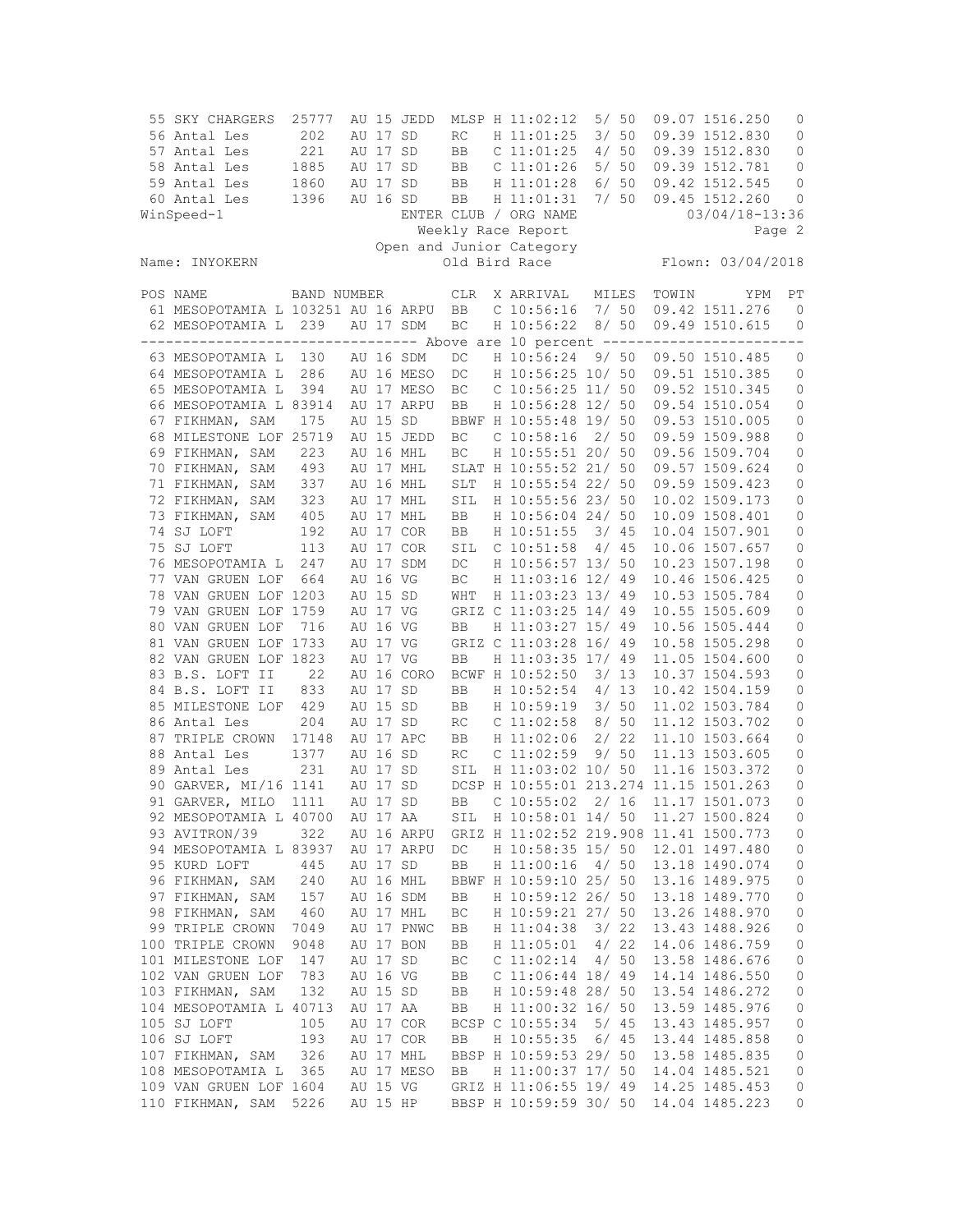| 111 FIKHMAN, SAM<br>112 Antal Les<br>113 FIKHMAN, SAM<br>114 FIKHMAN, SAM<br>115 VAN GRUEN LOF<br>116 TRIPLE CROWN<br>117 FIKHMAN, SAM<br>118 FIKHMAN, SAM | 459<br>249<br>300<br>265<br>99<br>1398<br>245<br>414 |          | AU 17 SD             | AU 17 MHL<br>AU 16 MHL<br>AU 16 MHL<br>AU 16 SDM<br>CU 17 MTN<br>AU 16 MHL<br>AU 17 MHL | ВC<br>SIL<br>BB<br>BC<br>ВC<br>BB<br><b>BB</b><br>BB | H 11:00:03 31/ 50<br>H 11:06:17 11/ 50<br>$C$ 11:00:06 32/ 50<br>H 11:00:06 33/ 50<br>$C$ 11:07:16 20/ 49<br>H 11:05:39 5/ 22<br>$C$ 11:00:21 34/ 50<br>$C$ 11:00:21 35/ 50<br>$C$ 11:07:21 21/49 |       |              |       | 14.08 1484.854<br>14.31 1484.626<br>14.11 1484.573<br>14.11 1484.554<br>14.46 1483.518<br>14.44 1483.147<br>14.26 1483.129<br>14.27 1483.071 | 0<br>0<br>0<br>0<br>0<br>0<br>$\mathbb O$<br>0 |
|------------------------------------------------------------------------------------------------------------------------------------------------------------|------------------------------------------------------|----------|----------------------|-----------------------------------------------------------------------------------------|------------------------------------------------------|---------------------------------------------------------------------------------------------------------------------------------------------------------------------------------------------------|-------|--------------|-------|----------------------------------------------------------------------------------------------------------------------------------------------|------------------------------------------------|
| 119 VAN GRUEN LOF 1756<br>120 VAN GRUEN LOF 1850                                                                                                           |                                                      |          | AU 17 VG<br>AU 17 VG |                                                                                         | BB                                                   | BBSP C 11:07:22 22/ 49                                                                                                                                                                            |       |              |       | 14.51 1483.018<br>14.52 1482.886                                                                                                             | $\circ$<br>0                                   |
| 121 VAN GRUEN LOF                                                                                                                                          | 660                                                  |          | AU 16 VG             |                                                                                         |                                                      | BCWF C 11:07:26 23/ 49                                                                                                                                                                            |       |              |       | 14.56 1482.510                                                                                                                               | 0                                              |
| WinSpeed-1                                                                                                                                                 |                                                      |          |                      |                                                                                         |                                                      | ENTER CLUB / ORG NAME                                                                                                                                                                             |       |              |       | 03/04/18-13:36                                                                                                                               |                                                |
|                                                                                                                                                            |                                                      |          |                      |                                                                                         |                                                      | Weekly Race Report                                                                                                                                                                                |       |              |       |                                                                                                                                              | Page 3                                         |
|                                                                                                                                                            |                                                      |          |                      |                                                                                         |                                                      | Open and Junior Category                                                                                                                                                                          |       |              |       |                                                                                                                                              |                                                |
| Name: INYOKERN                                                                                                                                             |                                                      |          |                      |                                                                                         |                                                      | Old Bird Race                                                                                                                                                                                     |       |              |       | Flown: 03/04/2018                                                                                                                            |                                                |
| POS NAME                                                                                                                                                   | BAND NUMBER                                          |          |                      |                                                                                         |                                                      | CLR X ARRIVAL                                                                                                                                                                                     |       | MILES        | TOWIN | YPM                                                                                                                                          | РT                                             |
| 122 VAN GRUEN LOF 700                                                                                                                                      |                                                      | AU 15 SD |                      |                                                                                         | BC                                                   | $C$ 11:07:30 24/49                                                                                                                                                                                |       |              |       | 15.00 1482.180                                                                                                                               | $\overline{0}$                                 |
| 123 DOVE LANDIN/7 6530                                                                                                                                     |                                                      |          | AU 13 SD             |                                                                                         | <b>BB</b>                                            | C 11:04:40 218.634 14.55 1481.713                                                                                                                                                                 |       |              |       |                                                                                                                                              | $\mathbf{0}$                                   |
| 124 VAN GRUEN LOF 1629                                                                                                                                     |                                                      | AU 15 VG |                      |                                                                                         | BB                                                   | $C$ 11:07:35 25/ 49                                                                                                                                                                               |       |              |       | 15.05 1481.682                                                                                                                               | 0                                              |
| -------------------------------- Above are 20 percent -------------------------                                                                            |                                                      |          |                      |                                                                                         |                                                      |                                                                                                                                                                                                   |       |              |       |                                                                                                                                              |                                                |
| 125 MESOPOTAMIA L 83907                                                                                                                                    |                                                      |          |                      | AU 17 ARPU                                                                              | BB                                                   | H 11:01:18 18/ 50                                                                                                                                                                                 |       |              |       | 14.45 1481.560                                                                                                                               | $\circ$                                        |
| 126 VAN GRUEN LOF 385                                                                                                                                      |                                                      |          |                      | AU 17 SPO                                                                               | ВC                                                   | H 11:07:41 26/ 49                                                                                                                                                                                 |       |              |       | 15.11 1481.137                                                                                                                               | $\circ$                                        |
| 127 MESOPOTAMIA L 5388                                                                                                                                     |                                                      |          |                      | AU 17 VITA                                                                              | BC                                                   | H 11:01:30 19/ 50                                                                                                                                                                                 |       |              |       | 14.57 1480.405                                                                                                                               | $\mathbb O$                                    |
| 128 VAN GRUEN LOF 1730                                                                                                                                     |                                                      |          | AU 17 VG             |                                                                                         | <b>RED</b>                                           | $C$ 11:07:56 27/ 49                                                                                                                                                                               |       |              |       | 15.26 1479.719                                                                                                                               | 0                                              |
| 129 FIKHMAN, SAM                                                                                                                                           | 427                                                  |          | AU 16 SD             | AU 17 MHL                                                                               | ВC                                                   | H 11:01:12 36/ 50                                                                                                                                                                                 |       |              |       | 15.17 1478.209                                                                                                                               | 0                                              |
| 130 KURD LOFT<br>131 RED STAR LOFT 1554                                                                                                                    | 59                                                   |          | AU 16 SD             |                                                                                         | BB                                                   | H 11:02:32 5/ 50<br>H 11:01:11                                                                                                                                                                    |       | 3/31         |       | 15.35 1476.912<br>15.30 1476.900                                                                                                             | 0                                              |
| 132 KURD LOFT                                                                                                                                              | 207                                                  |          |                      | AU 17 SDM                                                                               | BB<br>BB                                             | C <sub>11:02:34</sub>                                                                                                                                                                             |       | 6/50         |       | 15.37 1476.721                                                                                                                               | 0<br>0                                         |
| 133 SKY CHARGERS                                                                                                                                           | 22                                                   |          |                      | AU 17 COR                                                                               | ВC                                                   | $C$ 11:09:05                                                                                                                                                                                      |       | 6/50         |       | 16.01 1476.692                                                                                                                               | 0                                              |
| 134 VAN GRUEN LOF                                                                                                                                          | 771                                                  |          | AU 16 VG             |                                                                                         | BB                                                   | H 11:08:30 28/ 49                                                                                                                                                                                 |       |              |       | 16.00 1476.584                                                                                                                               | 0                                              |
| 135 KURD LOFT                                                                                                                                              | 13                                                   |          | AU 16 SD             |                                                                                         | BB                                                   | H 11:02:37                                                                                                                                                                                        | 7/ 50 |              |       | 15.39 1476.482                                                                                                                               | 0                                              |
| 136 CANO, TOM/35                                                                                                                                           | 783                                                  |          | AU 17 SD             |                                                                                         | BB                                                   | H 11:03:14 216.169 16.14 1473.143                                                                                                                                                                 |       |              |       |                                                                                                                                              | 0                                              |
| 137 MESOPOTAMIA L 103266 AU 16 ARPU                                                                                                                        |                                                      |          |                      |                                                                                         | DC                                                   | H 11:02:46 20/ 50                                                                                                                                                                                 |       |              |       | 16.13 1473.141                                                                                                                               | $\mathbb O$                                    |
| 138 MILESTONE LOF 37911                                                                                                                                    |                                                      |          |                      | AU 16 JEDD                                                                              | BB                                                   | H 11:04:39                                                                                                                                                                                        |       | 5/50         |       | 16.22 1472.887                                                                                                                               | 0                                              |
| 139 MILESTONE LOF                                                                                                                                          | 169                                                  |          | AU 17 SD             |                                                                                         | GRZ                                                  | H 11:04:40                                                                                                                                                                                        |       | 6/50         |       | 16.23 1472.802                                                                                                                               | 0                                              |
| 140 LULUS LOFT                                                                                                                                             | 699                                                  |          |                      | AU 17 SDM                                                                               | BB                                                   | H 11:02:25                                                                                                                                                                                        |       | 3/30         |       | 16.15 1472.754                                                                                                                               | $\mathbb O$                                    |
| 141 MILESTONE LOF<br>142 KURD LOFT                                                                                                                         | 271<br>202                                           |          | AU 16 SD             | AU 17 SDM                                                                               | BB                                                   | H 11:04:41<br>BCWF C 11:03:19                                                                                                                                                                     |       | 7/50<br>8/50 |       | 16.24 1472.707<br>16.21 1472.481                                                                                                             | 0<br>0                                         |
| 143 LULUS LOFT                                                                                                                                             | 88                                                   |          |                      | AU 17 SDM                                                                               |                                                      | BCWF H 11:02:28                                                                                                                                                                                   |       | 4/30         |       | 16.18 1472.468                                                                                                                               | 0                                              |
| 144 KURD LOFT                                                                                                                                              | 102273 AU 16 ARPU                                    |          |                      |                                                                                         | BB                                                   | H 11:03:19                                                                                                                                                                                        |       | 9/50         |       | 16.22 1472.434                                                                                                                               | 0                                              |
| 145 MESOPOTAMIA L 404                                                                                                                                      |                                                      |          |                      | AU 17 MESO                                                                              | ВC                                                   | H 11:02:54 21/ 50                                                                                                                                                                                 |       |              |       | 16.20 1472.417                                                                                                                               | 0                                              |
| 146 TRIPLE CROWN 5789                                                                                                                                      |                                                      |          | AU 16 AA             |                                                                                         | BC                                                   | H 11:07:38                                                                                                                                                                                        |       | 6/22         |       | 16.43 1471.956                                                                                                                               | 0                                              |
| 147 LULUS LOFT                                                                                                                                             | 668                                                  |          | AU 17 SD             |                                                                                         | WHT                                                  | H 11:02:34                                                                                                                                                                                        |       | 5/30         |       | 16.24 1471.887                                                                                                                               | $\mathbf{0}$                                   |
| 148 TRIPLE CROWN                                                                                                                                           | 2960                                                 |          |                      | AU 17 COM                                                                               | BB                                                   | H 11:07:40                                                                                                                                                                                        |       | 7/22         |       | 16.44 1471.797                                                                                                                               | 0                                              |
| 149 FIKHMAN, SAM<br>150 Antal Les                                                                                                                          | 458<br>1869                                          |          | AU 17 SD             | AU 17 MHL                                                                               | ВC<br>BC                                             | H 11:02:19 37/ 50<br>$C$ 11:08:35 12/ 50                                                                                                                                                          |       |              |       | 16.24 1471.785<br>16.49 1471.691                                                                                                             | 0<br>0                                         |
| 151 Antal Les                                                                                                                                              | 1877                                                 |          | AU 17 SD             |                                                                                         | BB                                                   | H 11:08:36 13/ 50                                                                                                                                                                                 |       |              |       | 16.50 1471.598                                                                                                                               | 0                                              |
| 152 Antal Les                                                                                                                                              | 248                                                  |          | AU 17 SD             |                                                                                         | ВC                                                   | $C$ 11:08:36 14/ 50                                                                                                                                                                               |       |              |       | 16.50 1471.580                                                                                                                               | 0                                              |
| 153 Antal Les                                                                                                                                              | 1858                                                 |          | AU 17 SD             |                                                                                         | BB                                                   | C 11:08:37 15/ 50                                                                                                                                                                                 |       |              |       | 16.51 1471.533                                                                                                                               | $\mathbb O$                                    |
| 154 Antal Les                                                                                                                                              | 1861                                                 |          | AU 17 SD             |                                                                                         | BB                                                   | H 11:08:37 16/ 50                                                                                                                                                                                 |       |              |       | 16.51 1471.533                                                                                                                               | $\circ$                                        |
| 155 Antal Les                                                                                                                                              | 1884                                                 |          | AU 17 SD             |                                                                                         | SIL                                                  | $C$ 11:08:37 17/ 50                                                                                                                                                                               |       |              |       | 16.51 1471.477                                                                                                                               | 0                                              |
| 156 Antal Les                                                                                                                                              | 1726                                                 |          | AU 16 SD             |                                                                                         | BB                                                   | $C$ 11:08:41 18/ 50                                                                                                                                                                               |       |              |       | 16.55 1471.115                                                                                                                               | $\circ$                                        |
| 157 Antal Les                                                                                                                                              | 1874                                                 |          | AU 17 SD             |                                                                                         | BB                                                   | $C$ 11:08:43 19/ 50                                                                                                                                                                               |       |              |       | 16.57 1470.919                                                                                                                               | $\circ$                                        |
| 158 VAN GRUEN LOF                                                                                                                                          | 24                                                   |          |                      | AU 17 SDM                                                                               | ВC                                                   | H 11:09:32 29/ 49                                                                                                                                                                                 |       |              |       | 17.02 1470.788                                                                                                                               | $\circ$                                        |
| 159 MESOPOTAMIA L 103259                                                                                                                                   |                                                      |          |                      | AU 16 ARPU                                                                              | BB                                                   | $C$ 11:03:12 22/ 50                                                                                                                                                                               |       |              |       | 16.38 1470.716                                                                                                                               | 0                                              |
| 160 MESOPOTAMIA L                                                                                                                                          | 245                                                  |          |                      | AU 17 SDM                                                                               | BC                                                   | $C$ 11:03:15 23/ 50                                                                                                                                                                               |       |              |       | 16.41 1470.422                                                                                                                               | $\mathbb O$                                    |
| 161 CANO, TOM                                                                                                                                              | 713                                                  |          | AU 17 SD             |                                                                                         | DC                                                   | H 11:03:51                                                                                                                                                                                        | 2/35  |              |       | 16.51 1469.624                                                                                                                               | $\circ$                                        |
| 162 Antal Les                                                                                                                                              | 208                                                  |          | AU 17 SD             |                                                                                         | SIL                                                  | H 11:09:10 20/ 50                                                                                                                                                                                 |       |              |       | 17.24 1468.442                                                                                                                               | 0                                              |
| 163 Antal Les                                                                                                                                              | 218                                                  |          | AU 17 SD             |                                                                                         | BB                                                   | $C$ 11:09:13 21/ 50                                                                                                                                                                               |       |              |       | 17.27 1468.182                                                                                                                               | $\circ$                                        |
| 164 MILESTONE LOF 1529<br>165 CANO, TOM                                                                                                                    | 898                                                  |          | AU 17 SD<br>AU 04 SD |                                                                                         | DC<br>BC                                             | H 11:05:35<br>H 11:04:13                                                                                                                                                                          |       | 8/50<br>3/35 |       | 17.18 1467.584<br>17.13 1467.564                                                                                                             | 0<br>0                                         |
| 166 TRIPLE CROWN                                                                                                                                           | 753                                                  |          |                      | AU 17 JEDD                                                                              |                                                      | SMBB H 11:08:25                                                                                                                                                                                   |       | 8/22         |       | 17.30 1467.523                                                                                                                               | 0                                              |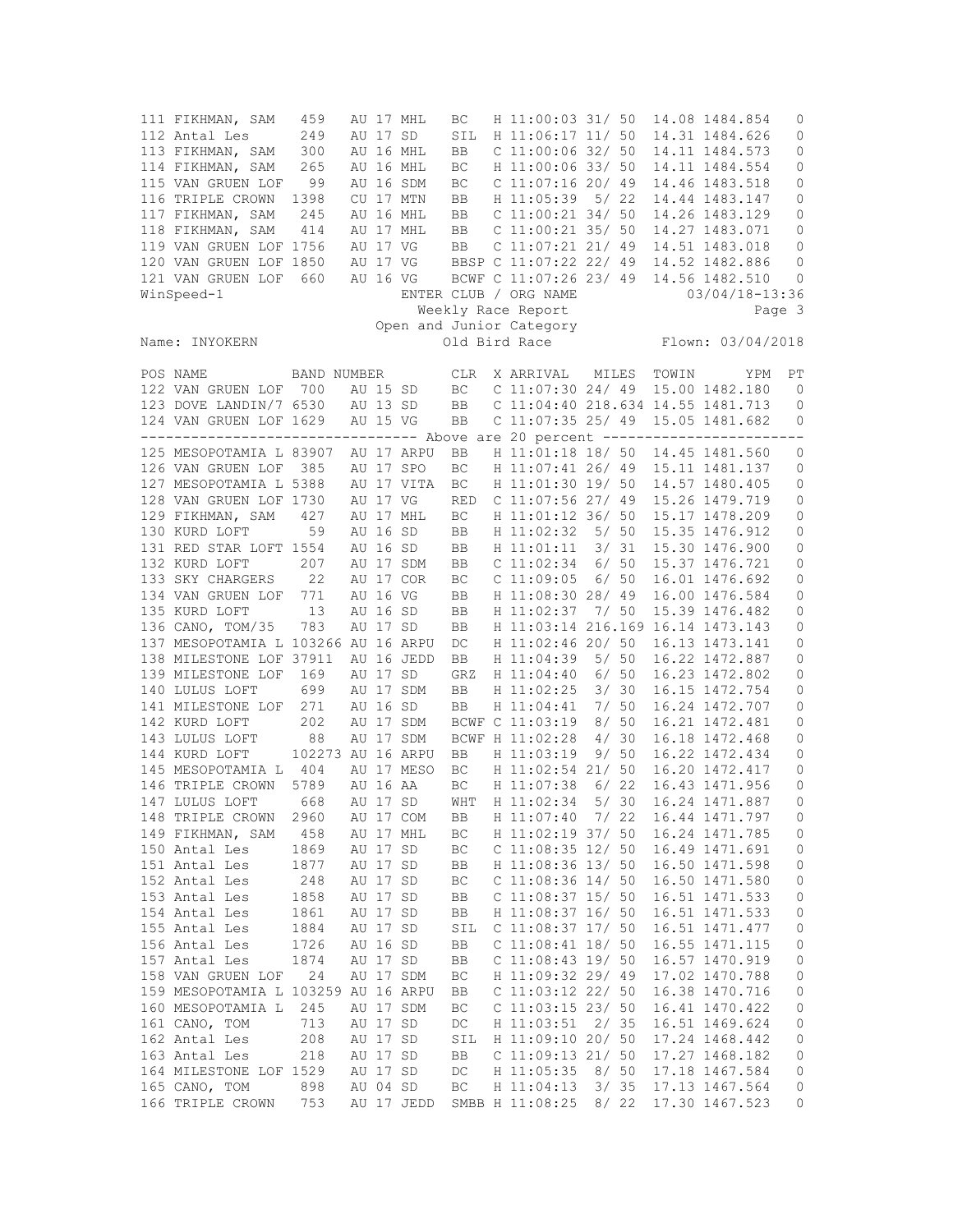| 167 KURD LOFT           | 50                 |          |          | AU 17 SDM  |            | DCSP H 11:04:13 10/ 50   |       |      |       | 17.15 1467.379     | 0            |
|-------------------------|--------------------|----------|----------|------------|------------|--------------------------|-------|------|-------|--------------------|--------------|
| 168 MILESTONE LOF       | 180                |          |          | AU 17 SDM  | BB         | H 11:05:39               |       | 9/50 |       | 17.23 1467.161     | 0            |
| 169 MILESTONE LOF       | 277                |          | AU 16 SD |            | DC         | H 11:05:39 10/ 50        |       |      |       | 17.23 1467.161     | 0            |
| 170 TRIPLE CROWN        | 42                 |          |          | AU 17 SDM  |            | BBSP H 11:08:33          |       | 9/22 |       | 17.38 1466.809     | 0            |
| 171 TRIPLE CROWN        | 1021               |          |          | IF 17 LCC  | BC         | H 11:08:35 10/ 22        |       |      |       | 17.40 1466.595     | 0            |
| 172 Antal Les           | 1873               |          | AU 17 SD |            | BB         | $C$ 11:09:34 22/ 50      |       |      |       | 17.48 1466.194     | 0            |
|                         |                    |          |          |            |            |                          | 7/ 50 |      |       |                    |              |
| 173 SKY CHARGERS        | 47                 |          |          | AU 17 COR  |            | SLSP C 11:11:01          |       |      |       | 17.56 1466.016     | $\mathbb O$  |
| 174 Antal Les           | 1866               | AU 17 SD |          |            | BB         | H 11:09:47 23/ 50        |       |      |       | 18.01 1465.041     | 0            |
| 175 SKY CHARGERS        | 38251              |          |          | AU 16 JEDD | SIL        | C 11:11:17               |       | 8/50 |       | 18.12 1464.520     | 0            |
| 176 SJ LOFT             | 259                |          |          | AU 17 SDM  | BC         | H 10:59:18               |       | 7/45 |       | 17.27 1464.153     | 0            |
| 177 TRIPLE CROWN        | 328                |          |          | AU 17 GENE |            | LTBC H 11:09:02 11/ 22   |       |      |       | 18.07 1464.105     | $\mathbb O$  |
| 178 TRIPLE CROWN        | 169                |          |          | AU 17 JHS  | BB         | H 11:09:05 12/ 22        |       |      |       | 18.10 1463.819     | 0            |
| 179 SJ LOFT             | 145                |          |          | AU 17 COR  | BC         | H 10:59:22               |       | 8/45 |       | 17.31 1463.770     | 0            |
| 180 LULUS LOFT          | 660                | AU 17 SD |          |            | BC         | $C$ 11:04:08             |       | 6/30 |       | 17.58 1463.008     | 0            |
| 181 SKY CHARGERS        | 96                 |          |          | AU 17 COR  | DC         | $C$ 11:11:35             |       | 9/50 |       | 18.31 1462.826     | 0            |
|                         |                    |          |          |            |            |                          |       |      |       | 17.45 1462.419     |              |
| 182 SJ LOFT             | 28                 |          |          | AU 16 COR  | <b>BB</b>  | $C$ 10:59:36             |       | 9/45 |       |                    | $\mathbf{0}$ |
| WinSpeed-1              |                    |          |          |            |            | ENTER CLUB / ORG NAME    |       |      |       | $03/04/18 - 13:36$ |              |
|                         |                    |          |          |            |            | Weekly Race Report       |       |      |       |                    | Page 4       |
|                         |                    |          |          |            |            | Open and Junior Category |       |      |       |                    |              |
| Name: INYOKERN          |                    |          |          |            |            | Old Bird Race            |       |      |       | Flown: 03/04/2018  |              |
|                         |                    |          |          |            |            |                          |       |      |       |                    |              |
| POS NAME                | <b>BAND NUMBER</b> |          |          |            | <b>CLR</b> | X ARRIVAL                | MILES |      | TOWIN | YPM                | РT           |
| 183 LULUS LOFT          | 658                | AU 17 SD |          |            | BC         | $C$ 11:04:15             |       | 7/30 |       | 18.06 1462.283     | $\mathbf{0}$ |
| 184 LULUS LOFT          | 632                | AU 17 SD |          |            | BB         | C <sub>11:04:16</sub>    |       | 8/30 |       | 18.06 1462.227     | 0            |
| 185 KURD LOFT           | 47                 | AU 17    |          | SDM        |            | BBWF H 11:05:08 11/ 50   |       |      |       | 18.10 1462.199     | 0            |
|                         |                    |          |          |            |            |                          |       |      |       |                    |              |
| 186 KURD LOFT           | 158                |          | AU 16 SD |            |            | BBSP H 11:05:10 12/ 50   |       |      |       | 18.12 1462.002     | 0            |
| 187 KURD LOFT           | 203                |          |          | AU 17 SDM  |            | BBSP H 11:05:14 13/ 50   |       |      |       | 18.17 1461.590     | 0            |
| 188 KURD LOFT           | 743                | AU 15 SD |          |            | BB         | H 11:05:14 14/ 50        |       |      |       | 18.17 1461.590     | 0            |
| 189 KURD LOFT           | 533                | AU 17 SD |          |            | BB         | H 11:05:17 15/ 50        |       |      |       | 18.19 1461.356     | 0            |
| 190 VAN GRUEN LOF 1828  |                    | AU 17 VG |          |            | BB         | H 11:11:15 30/ 49        |       |      |       | 18.45 1461.288     | 0            |
| 191 KURD LOFT           | 35                 | AU 16 SD |          |            | $DC$       | $C$ 11:05:20 16/ 50      |       |      |       | 18.22 1461.066     | 0            |
| 192 KURD LOFT           | 273                |          |          | AU 16 SDM  |            | BBPD H 11:05:20 17/ 50   |       |      |       | 18.22 1461.066     | 0            |
| 193 MILESTONE LOF 25740 |                    |          |          | AU 15 JEDD | BC         | H 11:06:47 11/ 50        |       |      |       | 18.31 1460.847     | 0            |
| 194 MILESTONE LOF       | 451                | AU 15 SD |          |            | BB         | H 11:06:49 12/ 50        |       |      |       | 18.32 1460.671     | $\mathbb O$  |
|                         | 423                |          |          |            |            |                          |       |      |       |                    |              |
| 195 FIKHMAN, SAM        |                    |          |          | AU 17 MHL  |            | SLAT H 11:04:24 38/ 50   |       |      |       | 18.29 1459.955     | 0            |
| 196 FIKHMAN, SAM        | 341                |          |          | AU 17 MHL  |            | BBSP H 11:04:24 39/ 50   |       |      |       | 18.30 1459.909     | $\circ$      |
| 197 SKY CHARGERS        | 505                |          |          | AU 16 COR  | BB         | H 11:12:10 10/ 50        |       |      |       | 19.05 1459.696     | 0            |
| 198 VAN GRUEN LOF 1206  |                    | AU 15 SD |          |            | SIL        | $C$ 11:11:34 31/49       |       |      |       | 19.04 1459.561     | 0            |
| 199 RED STAR LOFT 1611  |                    | AU 17 SD |          |            | BC         | H 11:04:24               |       | 4/31 |       | 18.42 1458.634     | 0            |
| 200 RED STAR LOFT 1601  |                    | AU 17 SD |          |            | BB         | C 11:04:29               |       | 5/31 |       | 18.48 1458.128     | 0            |
| 201 RED STAR LOFT 1609  |                    | AU 17 SD |          |            | BC         | H 11:04:30               |       | 6/31 |       | 18.49 1458.025     | $\mathbb O$  |
| 202 TRIPLE CROWN        | 177                |          |          | AU 17 OCF  | DC         | H 11:10:16 13/ 22        |       |      |       | 19.21 1457.335     | 0            |
| 203 MILESTONE LOF       | 176                | AU 16 GF |          |            | BB         | H 11:07:27 13/ 50        |       |      |       | 19.10 1457.155     | 0            |
| 204 AVITRON             | 343                |          | AU 16 SD |            | BB         | H 11:10:37               |       | 2/39 |       | 19.26 1456.997     | $\mathbf 0$  |
|                         |                    |          |          |            |            |                          |       |      |       |                    |              |
| 205 MILESTONE LOF       | 684                |          | AU 15 SD |            | BB         | $C$ 11:07:29 14/ 50      |       |      |       | 19.12 1456.980     | 0            |
| 206 AVITRON             | 1202               | AU 17 SD |          |            | WHT        | H 11:10:38               | 3/39  |      |       | 19.26 1456.942     | 0            |
| 207 MILESTONE LOF       | 178                |          |          | AU 17 SDM  | BC         | H 11:07:29 15/ 50        |       |      |       | 19.13 1456.933     | 0            |
| 208 VAN GRUEN LOF       | 738                | AU 16 VG |          |            |            | GRIZ C 11:12:04 32/ 49   |       |      |       | 19.34 1456.856     | 0            |
| 209 AVITRON             | 372                | AU 16 SD |          |            | BC         | H 11:10:39               |       | 4/39 |       | 19.28 1456.823     | 0            |
| 210 MILESTONE LOF 1531  |                    | AU 17 SD |          |            |            | BLAC H 11:07:31 16/ 50   |       |      |       | 19.14 1456.785     | 0            |
| 211 AVITRON             | 1278               | AU 17 SD |          |            | DC         | H 11:10:41               |       | 5/39 |       | 19.30 1456.631     | $\mathbb O$  |
| 212 AVITRON             | 1218               | AU 17 SD |          |            | BC         | $C$ 11:10:46             |       | 6/39 |       | 19.35 1456.193     | 0            |
| 213 KURD LOFT           | 42                 | AU 16 SD |          |            |            | BBWF H 11:06:30 18/ 50   |       |      |       | 19.32 1454.557     | 0            |
|                         |                    |          |          |            |            |                          |       |      |       |                    |              |
| 214 SKY CHARGERS        | 564                |          |          | AU 16 COR  | PEN        | $C$ 11:13:08 11/ 50      |       |      |       | 20.03 1454.407     | $\mathbb O$  |
| 215 VAN GRUEN LOF 1752  |                    | AU 17 VG |          |            | BB         | H 11:12:40 33/ 49        |       |      |       | 20.10 1453.581     | 0            |
| 216 VAN GRUEN LOF 1777  |                    | AU 17 VG |          |            |            | BCSP H 11:12:42 34/ 49   |       |      |       | 20.12 1453.410     | $\mathbb O$  |
| 217 B.S. LOFT II        | 53                 |          |          | AU 16 SDM  | BB         | $C$ 11:01:34             |       | 5/13 |       | 19.22 1453.372     | $\mathbb O$  |
| 218 FIKHMAN, SAM        | 454                |          |          | AU 17 MHL  | BB         | H 11:05:38 40/ 50        |       |      |       | 19.43 1453.047     | $\mathbb O$  |
| 219 VAN GRUEN LOF 1846  |                    | AU 17 VG |          |            | BB         | C $11:12:47$ 35/ 49      |       |      |       | 20.16 1452.975     | 0            |
| 220 VAN GRUEN LOF 288   |                    | AU 17 SD |          |            |            | BBWF H 11:12:48 36/ 49   |       |      |       | 20.18 1452.822     | 0            |
| 221 VAN GRUEN LOF 1811  |                    | AU 17 VG |          |            | BB         | C $11:12:53$ 37/ 49      |       |      |       | 20.23 1452.388     | 0            |
| 222 VAN GRUEN LOF       | 543                | AU 14 SD |          |            |            | GRIZ H 11:13:02 38/ 49   |       |      |       | 20.32 1451.566     | 0            |
|                         |                    |          |          |            |            |                          |       |      |       |                    |              |
| 223 MESOPOTAMIA L       | 375                |          |          | AU 17 MESO |            | DCWF C 11:06:42 24/ 50   |       |      |       | 20.09 1451.001     | 0            |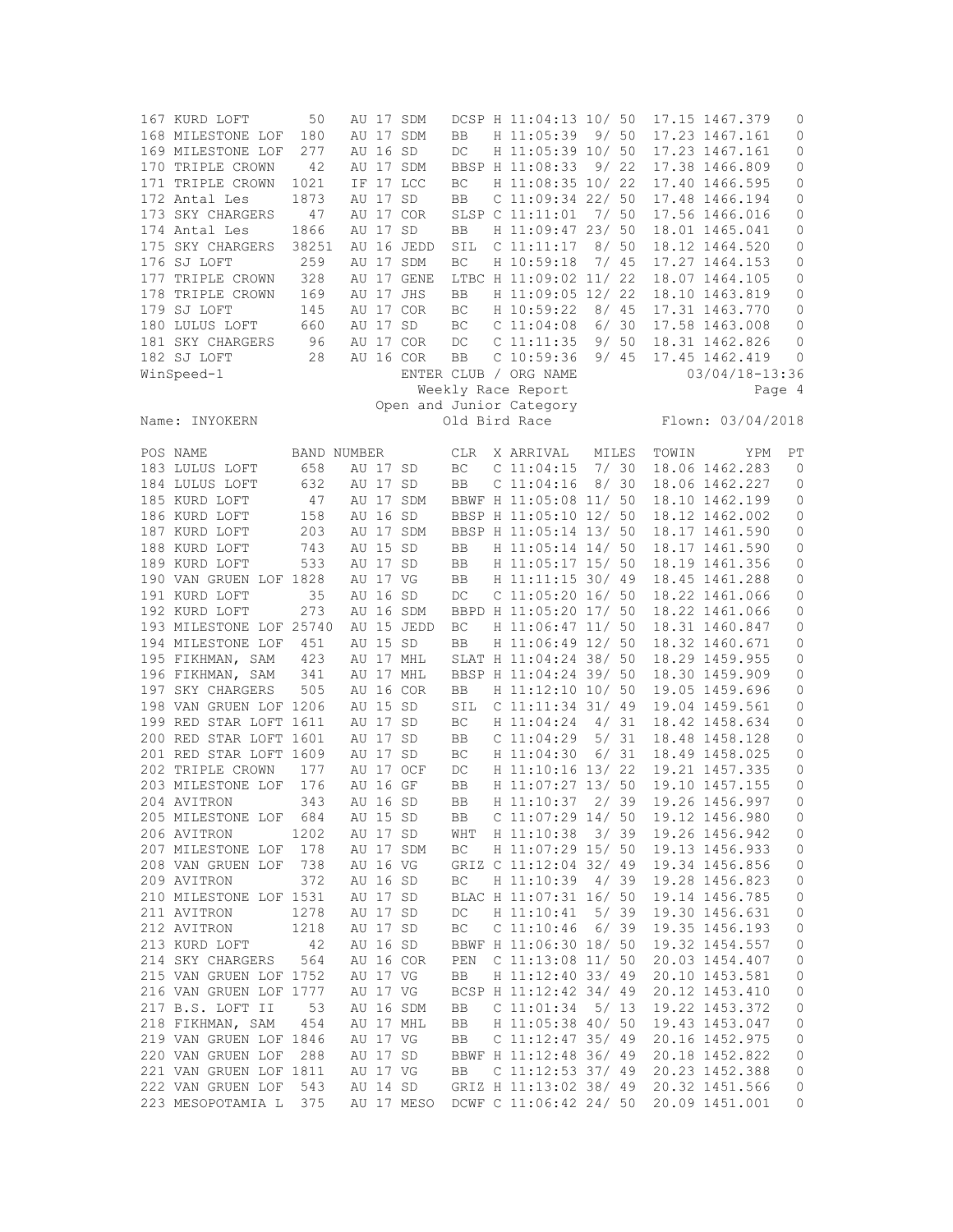| 224 KURD LOFT                           | 217               |                      | AU 17 SDM  | DC                  | $C$ 11:07:08 19/ 50                    |       |      |       | 20.11 1450.997                   | 0           |
|-----------------------------------------|-------------------|----------------------|------------|---------------------|----------------------------------------|-------|------|-------|----------------------------------|-------------|
| 225 MESOPOTAMIA L 40678                 |                   | AU 17 AA             |            | BB                  | H 11:06:42 25/ 50                      |       |      |       | 20.09 1450.964                   | 0           |
| 226 MESOPOTAMIA L 5372                  |                   |                      | AU 17 VITA | DC                  | H 11:06:43 26/ 50                      |       |      |       | 20.09 1450.937                   | 0           |
|                                         |                   |                      |            |                     |                                        |       |      |       |                                  |             |
| 227 ANTONIO, G/21 714                   |                   | AU 16 SD             |            |                     | BBWF C 11:01:04 211.084 19.46 1450.653 |       |      |       |                                  | 0           |
| 228 GARVER, MILO                        | 1142              | AU 17 SD             |            | ВC                  | $C$ 11:03:48 3/16                      |       |      |       | 20.02 1450.314                   | 0           |
| 229 GARVER, MILO                        | 1015              | AU 16 SD             |            | ВC                  | H 11:03:48                             |       | 4/16 |       | 20.02 1450.258                   | 0           |
| 230 RED STAR LOFT 1511                  |                   | AU 16 SD             |            | ВC                  | $C$ 11:05:58 7/31                      |       |      |       | 20.16 1449.915                   | $\circ$     |
| 231 B.S. LOFT II                        | 1776              |                      | AU 16 JEDD | BB                  | H 11:02:16                             | 6/13  |      |       | 20.03 1449.427                   | $\mathbb O$ |
| 232 DOVE LANDING                        | 1450              | AU 12 SD             |            | BB                  | H 11:10:31                             |       | 2/7  |       | 20.45 1449.152                   | 0           |
| 233 KURD LOFT                           | 102271 AU 16 ARPU |                      |            | BB                  | H 11:07:31 20/ 50                      |       |      |       | 20.33 1448.924                   | $\mathbb O$ |
| 234 KURD LOFT                           | 70                | AU 16 SD             |            |                     | BBSP H 11:07:35 21/ 50                 |       |      |       | 20.38 1448.510                   |             |
|                                         |                   |                      |            |                     |                                        |       |      |       |                                  | 0           |
| 235 FIKHMAN, SAM                        | 98                |                      | AU 17 SDM  | BB                  | H 11:06:28 41/ 50                      |       |      |       | 20.34 1448.370                   | 0           |
| 236 FIKHMAN, SAM                        | 117               |                      | AU 17 SDM  |                     | SLWF H 11:06:32 42/ 50                 |       |      |       | 20.38 1448.010                   | $\circ$     |
| 237 SJ LOFT                             | 37                |                      | AU 17 COR  | BB                  | H 11:02:13 10/ 45                      |       |      |       | 20.22 1447.514                   | $\circ$     |
| 238 SJ LOFT                             | 36                |                      | AU 17 COR  | BB                  | H 11:02:14 11/ 45                      |       |      |       | 20.23 1447.421                   | 0           |
| 239 MESOPOTAMIA L                       | 205               |                      | AU 16 MESO | BB                  | C 11:07:45 27/ 50                      |       |      |       | 21.11 1445.240                   | $\mathbb O$ |
| 240 AVITRON                             | 116               |                      | AU 15 COR  | ВC                  | $C$ 11:12:48                           | 7/39  |      |       | 21.37 1445.092                   | $\mathbb O$ |
|                                         |                   |                      |            |                     | BBWF H 11:08:14 22/ 50                 |       |      |       |                                  |             |
| 241 KURD LOFT                           | 441               | AU 17 SD             |            |                     |                                        |       |      |       | 21.16 1444.980                   | $\mathbb O$ |
| 242 CANO, TOM                           | 84                |                      | AU 16 BORG | BB                  | $C$ 11:08:17                           | 4/35  |      |       | 21.17 1444.953                   | 0           |
| 243 KURD LOFT                           | 214               |                      | AU 17 SDM  | DC                  | $C$ 11:08:14 23/ 50                    |       |      |       | 21.17 1444.925                   | 0           |
| 244 Antal Les                           | 1875              | AU 17 SD             |            | <b>BB</b>           | H 11:13:29 24/ 50                      |       |      |       | 21.43 1444.879                   | 0           |
| WinSpeed-1                              |                   |                      |            |                     | ENTER CLUB / ORG NAME                  |       |      |       | $03/04/18 - 13:36$               |             |
|                                         |                   |                      |            |                     | Weekly Race Report                     |       |      |       |                                  | Page 5      |
|                                         |                   |                      |            |                     | Open and Junior Category               |       |      |       |                                  |             |
|                                         |                   |                      |            |                     | Old Bird Race                          |       |      |       | Flown: 03/04/2018                |             |
| Name: INYOKERN                          |                   |                      |            |                     |                                        |       |      |       |                                  |             |
|                                         |                   |                      |            |                     |                                        |       |      |       |                                  |             |
| POS NAME                                | BAND NUMBER       |                      |            | <b>CLR</b>          | X ARRIVAL                              | MILES |      | TOWIN | YPM                              | PT          |
| 245 CANO, TOM                           | 883               | AU 04 SD             |            | <b>BB</b>           | H 11:08:19                             |       | 5/35 |       | 21.19 1444.761                   | 0           |
| 246 CANO, TOM                           | 1639              | AU 16 SD             |            | BB                  | H 11:08:23                             |       | 6/35 |       | 21.22 1444.414                   | 0           |
| 247 SKY CHARGERS                        | 52011             | AU 16 AA             |            | BB                  | H 11:15:02 12/ 50                      |       |      |       | 21.57 1444.165                   | 0           |
| 248 B.S. LOFT II                        | 1781              | AU 16 SD             |            |                     | BBTI H 11:03:12                        |       | 7/13 |       | 21.00 1444.160                   | 0           |
| 249 AVITRON                             | 31                |                      | AU 16 SDM  | ВC                  | H 11:13:00                             |       | 8/39 |       | 21.49 1444.041                   | 0           |
|                                         |                   |                      |            |                     |                                        |       |      |       |                                  |             |
|                                         |                   |                      |            |                     |                                        |       |      |       |                                  |             |
| 250 AVITRON                             | 35                |                      | AU 16 SDM  | WHT                 | H 11:13:01                             |       | 9/39 |       | 21.50 1443.951                   | 0           |
| 251 SKY CHARGERS                        | 74                |                      | AU 17 COR  |                     | BBSP C 11:15:06 13/ 50                 |       |      |       | 22.02 1443.799                   | $\circ$     |
| 252 PNA LOFT/3                          | 222               |                      | AU 17 SDM  | ВC                  | C 11:08:48 216.418 21.31 1443.784      |       |      |       |                                  | 0           |
| 253 CANO, TOM                           | 784               | AU 17 SD             |            | BB                  | H 11:08:33                             | 7/35  |      |       | 21.33 1443.427                   | 0           |
| 254 MESOPOTAMIA L 83939                 |                   |                      | AU 17 ARPU | BB                  | $C$ 11:08:16 28/ 50                    |       |      |       | 21.42 1442.404                   | $\mathbb O$ |
|                                         |                   | AU 16 SD             |            | BB                  | H 11:02:51                             |       | 2/21 |       | 21.32 1440.668                   |             |
| 255 ANTONIO, GERA 756                   |                   |                      |            |                     |                                        |       |      |       |                                  | 0           |
| 256 Antal Les                           | 241               | AU 17 SD             |            |                     | BCSP H 11:14:30 25/ 50                 |       |      |       | 22.44 1439.402                   | 0           |
| 257 Antal Les                           | 1864              | AU 17 SD             |            | BB                  | H 11:14:30 26/ 50                      |       |      |       | 22.44 1439.393                   | 0           |
| 258 Antal Les                           | 1900              | AU 17 SD             |            | BB                  | H 11:14:31 27/ 50                      |       |      |       | 22.44 1439.348                   | $\mathbb O$ |
| 259 MESOPOTAMIA L 243                   |                   |                      | AU 17 SDM  | BB                  | H 11:08:50 29/ 50                      |       |      |       | 22.16 1439.297                   | 0           |
| 260 Antal Les                           | 242               | AU 17 SD             |            | BB                  | H 11:14:34 28/ 50                      |       |      |       | 22.48 1439.046                   | $\mathbf 0$ |
| 261 MILESTONE LOF 37983                 |                   |                      | AU 16 JEDD | <b>BB</b>           | H 11:10:52 17/ 50                      |       |      |       | 22.35 1438.448                   | 0           |
|                                         | 1862              |                      |            | SIL                 |                                        |       |      |       |                                  | 0           |
| 262 Antal Les                           |                   | AU 17 SD             |            |                     | H 11:14:56 29/ 50                      |       |      |       | 23.10 1437.065                   |             |
| 263 LULUS LOFT                          | 697               | AU 17 SD             |            | BB                  | H 11:09:02                             | 9/30  |      |       | 22.52 1435.812                   | 0           |
| 264 LULUS LOFT                          | 288               |                      | AU 17 SDM  |                     | BBSP H 11:09:08 10/ 30                 |       |      |       | 22.58 1435.331                   | 0           |
| 265 LULUS LOFT                          | 266               |                      | AU 17 SDM  | $\operatorname{BC}$ | H 11:09:10 11/ 30                      |       |      |       | 23.00 1435.150                   | 0           |
| 266 AVITRON                             | 583               | AU 16 SD             |            | ВC                  | H 11:14:48 10/ 39                      |       |      |       | 23.36 1434.452                   | 0           |
| 267 ANTONIO, GERA                       | 165               |                      | AU 17 SDM  | BB                  | C 11:04:17                             | 3/21  |      |       | 22.58 1432.704                   | 0           |
| 268 TRIPLE CROWN                        | 40                |                      | AU 17 SDM  |                     | BBSP H 11:14:54 14/ 22                 |       |      |       | 23.59 1432.282                   | $\mathbb O$ |
| 269 MESOPOTAMIA L                       |                   |                      |            |                     |                                        |       |      |       |                                  |             |
|                                         | 346               |                      | AU 17 MESO | BB                  | C 11:10:18 30/ 50                      |       |      |       | 23.45 1431.295                   | $\mathbb O$ |
| 270 MESOPOTAMIA L 83927                 |                   |                      | AU 17 ARPU | BB                  | $C$ 11:10:19 31/ 50                    |       |      |       | 23.45 1431.259                   | 0           |
| 271 AVITRON                             | 47                |                      | AU 16 SDM  | ВC                  | H 11:15:24 11/ 39                      |       |      |       | 24.13 1431.216                   | $\mathbb O$ |
| 272 MILESTONE LOF                       | 350               | AU 17 SD             |            | GRZ                 | H 11:12:13 18/ 50                      |       |      |       | 23.56 1431.164                   | 0           |
| 273 MILESTONE LOF                       | 187               |                      | AU 17 SDM  | BB                  | $C$ 11:12:14 19/ 50                    |       |      |       | 23.57 1431.074                   | 0           |
| 274 MESOPOTAMIA L 5338                  |                   |                      | AU 17 VITA | BB                  | H 11:10:22 32/ 50                      |       |      |       | 23.48 1430.981                   | 0           |
| 275 AVITRON                             | 1224              | AU 17 SD             |            |                     | GRIZ C 11:15:27 12/ 39                 |       |      |       | 24.16 1430.960                   | $\mathbb O$ |
| 276 MILESTONE LOF                       | 172               |                      | AU 17 SDM  | DC                  | H 11:12:15 20/ 50                      |       |      |       | 23.59 1430.949                   | 0           |
|                                         |                   |                      |            |                     |                                        |       |      |       |                                  |             |
| 277 MILESTONE LOF                       | 885               | AU 16 SD             |            |                     | BBWF H 11:12:17 21/ 50                 |       |      |       | 24.00 1430.807                   | 0           |
| 278 MESOPOTAMIA L 5344                  |                   |                      | AU 17 VITA | BB                  | H 11:10:25 33/ 50                      |       |      |       | 23.52 1430.648                   | 0           |
| 279 VAN GRUEN LOF 1737<br>280 KURD LOFT | 1145              | AU 17 VG<br>AU 16 SD |            | BB<br>BB            | H 11:16:59 39/ 49<br>H 11:10:55 24/ 50 |       |      |       | 24.29 1430.522<br>23.58 1430.354 | 0<br>0      |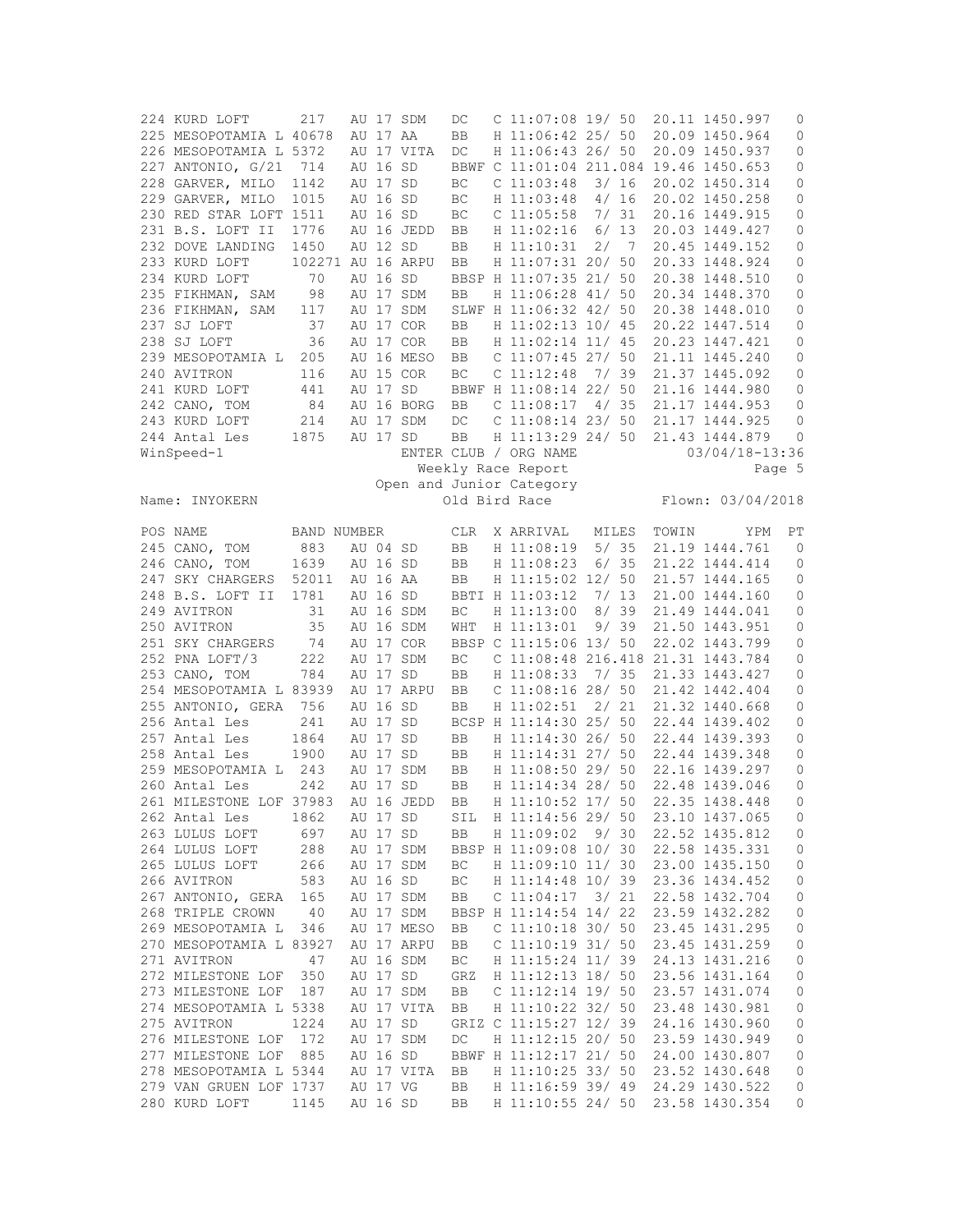| 281 LULUS LOFT                       | 619               | AU 17 SD |            | BB         | H 11:10:04 12/ 30                         |       |                |       | 23.54 1430.233                   | 0            |
|--------------------------------------|-------------------|----------|------------|------------|-------------------------------------------|-------|----------------|-------|----------------------------------|--------------|
| 282 LULUS LOFT                       | 630               | AU 17 SD |            | BC         | H 11:10:06 13/30                          |       |                |       | 23.56 1430.062                   | 0            |
| 283 GARVER, MILO                     | 966               | AU 15 SD |            |            | DCWF C 11:07:29 5/ 16                     |       |                |       | 23.44 1429.890                   | $\mathbb O$  |
| 284 MILESTONE LOF                    | 105               | AU 17 SD |            | $DC$       | H 11:12:31 22/ 50                         |       |                |       | 24.14 1429.559                   | $\circ$      |
| 285 SJ LOFT                          | 108               |          | AU 17 COR  | BC         | H 11:05:38 12/ 45                         |       |                |       | 23.47 1428.550                   | 0            |
| 286 AVITRON                          | 33                |          | AU 16 SDM  | DC         | H 11:16:02 13/39                          |       |                |       | 24.51 1427.863                   | 0            |
| 287 SKY CHARGERS                     | 444               |          | AU 15 COR  | BC         | $C$ 11:18:11 14/ 50                       |       |                |       | 25.06 1427.539                   | $\mathbb O$  |
| 288 AVITRON                          | 555               | AU 16 SD |            | BB         | H 11:16:12 14/ 39                         |       |                |       | 25.01 1427.029                   | 0            |
| 289 AVITRON                          | 391               | AU 16 SD |            |            | GRIZ H 11:16:14 15/ 39                    |       |                |       | 25.03 1426.854                   | $\circ$      |
| 290 DOVE LANDING                     | 937               | AU 13 SD |            |            | BBCH H 11:14:42                           |       | 3/7            |       | 24.56 1426.675                   | 0            |
| 291 SJ LOFT                          | 257               |          | AU 17 SDM  | BB         | H 11:05:59 13/ 45                         |       |                |       | 24.08 1426.634                   | 0            |
| 292 Antal Les                        | 210               | AU 17 SD |            | BC         | $C$ 11:16:56 30/ 50                       |       |                |       | 25.10 1426.531                   | 0            |
| 293 Antal Les                        | 1882              | AU 17 SD |            | BC         | H 11:16:56 31/ 50                         |       |                |       | 25.10 1426.523                   | $\mathbb O$  |
| 294 AVITRON                          | 1248              | AU 17 SD |            |            | C 11:16:18 16/ 39                         |       |                |       | 25.06 1426.521                   | $\mathbb O$  |
|                                      |                   |          |            | BB         | H 11:06:03 14/ 45                         |       |                |       |                                  |              |
| 295 SJ LOFT                          | 131               |          | AU 17 COR  | BB         |                                           |       |                |       | 24.12 1426.306                   | 0            |
| 296 SJ LOFT                          | 135               |          | AU 17 COR  | BB         | H 11:06:05 15/ 45                         |       |                |       | 24.14 1426.079                   | $\mathbb O$  |
| 297 MILESTONE LOF                    | 166               | AU 17 SD |            | BC         | H 11:13:11 23/ 50                         |       |                |       | 24.55 1425.970                   | $\mathbb O$  |
| 298 DOMINGO JOE/7                    | 278               | AU 16 SD |            |            | BBWF C 10:55:21 202.841 23.16 1425.941    |       |                |       |                                  | 0            |
| 299 B.S. LOFT II                     | 815               | AU 17 SD |            |            | BBWF H 11:06:41                           |       | 8/13           |       | 24.29 1424.901                   | 0            |
| 300 VAN GRUEN LOF                    | 86                |          | AU 16 SDM  |            | BBSP C 11:18:08 40/ 49                    |       |                |       | 25.38 1424.490                   | 0            |
| 301 RED STAR LOFT                    | 38                |          | AU 17 SDM  | ВC         | H 11:10:37                                |       | 8/31           |       | 24.55 1424.489                   | 0            |
| 302 RED STAR LOFT 1616               |                   | AU 17 SD |            | BB         | $C$ 11:10:38                              |       | 9/31           |       | 24.57 1424.364                   | 0            |
| 303 RED STAR LOFT 1605               |                   | AU 17    | SD         | ВC         | C 11:10:41 10/ 31                         |       |                |       | 24.59 1424.176                   | $\mathbb O$  |
| 304 RED STAR LOFT 1623               |                   | AU 17 SD |            | BC         | H 11:10:44 11/ 31                         |       |                |       | 25.02 1423.908                   | $\circ$      |
| 305 RED STAR LOFT 1638               |                   | AU 17 SD |            | ВC         | H 11:10:45 12/ 31                         |       |                |       | 25.03 1423.783                   | 0            |
| 306 KURD LOFT                        | 731               | AU 15 SD |            | BB         | H 11:12:10 25/ 50                         |       |                |       | 25.13 1423.662                   | 0            |
| WinSpeed-1                           |                   |          |            |            | ENTER CLUB / ORG NAME                     |       |                |       | 03/04/18-13:36                   |              |
|                                      |                   |          |            |            | Weekly Race Report                        |       |                |       |                                  | Page 6       |
|                                      |                   |          |            |            | Open and Junior Category                  |       |                |       |                                  |              |
| Name: INYOKERN                       |                   |          |            |            | Old Bird Race                             |       |                |       | Flown: 03/04/2018                |              |
|                                      |                   |          |            |            |                                           |       |                |       |                                  |              |
|                                      |                   |          |            |            |                                           |       |                |       |                                  |              |
| POS NAME                             | BAND NUMBER       |          |            | <b>CLR</b> | X ARRIVAL                                 | MILES |                | TOWIN | YPM                              | PT           |
| 307 KURD LOFT                        | 102276 AU 16 ARPU |          |            | BB         | H 11:12:14 26/ 50                         |       |                |       | 25.17 1423.298                   | $\mathbf{0}$ |
| 308 KURD LOFT                        | 206               |          | AU 17 SDM  | BB         |                                           |       |                |       | 25.20 1423.041                   | 0            |
|                                      |                   |          |            |            | H 11:12:17 27/ 50                         |       |                |       |                                  |              |
| 309 KURD LOFT                        | 440               | AU 17 SD |            |            | BBWF H 11:12:24 28/ 50                    |       |                |       | 25.27 1422.420                   | 0            |
| 310 MESOPOTAMIA L                    | 4                 |          | AU 16 BIG  | BB         | H 11:12:45 34/ 50                         |       |                |       | 26.12 1418.217                   | 0            |
| 311 TRIPLE CROWN                     | 1728              |          | AU 17 EMAN | BB.        | H 11:17:38 15/ 22                         |       |                |       | 26.43 1417.976                   | $\mathbb O$  |
| 312 ANTONIO, GERA 1833               |                   | AU 17    | SD         | BB         | H 11:07:05                                |       | 4/21           |       | 25.47 1417.363                   | 0            |
| 313 SJ LOFT                          | 258               |          | AU 17 SDM  | BLK        | C $11:07:47$ 16/ 45                       |       |                |       | 25.56 1416.863                   | 0            |
| 314 SJ LOFT                          | 555               |          | AU 14 COR  | DC         | $C$ 11:07:47 17/ 45                       |       |                |       | 25.56 1416.854                   | 0            |
| 315 ANTONIO, GERA 1821               |                   | AU 17 SD |            |            | PIED H 11:07:14                           |       | 5/21           |       | 25.56 1416.579                   | 0            |
| 316 ANTONIO, GERA 1811               |                   | AU 17 SD |            |            | CHEC C 11:07:23                           |       | 6/21           |       | 26.04 1415.788                   | 0            |
| 317 TRIPLE CROWN 1042                |                   |          | AU 17 MTZ  | ВC         | H 11:18:25 16/ 22                         |       |                |       | 27.30 1413.870                   | 0            |
| 318 MILESTONE LOF 1370               |                   | AU 16 SD |            | <b>BB</b>  | $C$ 11:15:40 24/ 50                       |       |                |       | 27.24 1412.905                   | $\mathbf{0}$ |
| 319 AVITRON                          | 333               | AU 16 SD |            | ВC         | H 11:18:58 17/ 39                         |       |                |       | 27.47 1412.593                   | 0            |
| 320 SJ LOFT                          | 110               |          | AU 17 COR  | BB         | $C$ 11:08:37 18/ 45                       |       |                |       | 26.45 1412.438                   | 0            |
| 321 DOVE LANDING                     | 969               | AU 13 SD |            | BB         | H 11:17:32                                | 4/7   |                |       | 27.47 1411.783                   | 0            |
| 322 DOMINGO JOEL                     | 86                |          | AU 17 COR  |            | DCWF H 10:58:00                           | 2/    | $\overline{7}$ |       | 25.54 1411.016                   | 0            |
| 323 AVITRON                          | 556               | AU 16 SD |            |            | GRIZ H 11:19:17 18/ 39                    |       |                |       | 28.05 1411.005                   | 0            |
| 324 KURD LOFT                        | 502               | AU 17 SD |            |            | BBWF H 11:14:36 29/ 50                    |       |                |       | 27.38 1410.823                   | 0            |
|                                      |                   |          |            |            |                                           |       |                |       |                                  |              |
| 325 FIKHMAN, SAM                     | 254               |          | AU 16 MHL  | BB         | H 11:13:35 43/ 50                         |       |                |       | 27.40 1410.066                   | $\circ$      |
| 326 KURD LOFT                        | 215               |          | AU 17 SDM  | DC         | $C$ 11:14:48 30/ 50                       |       |                |       | 27.50 1409.777                   | 0            |
| 327 VAN GRUEN LOF 1833               |                   | AU 17 VG |            | BB         | H 11:21:03 41/ 49                         |       |                |       | 28.33 1409.432                   | $\mathbf 0$  |
| 328 AVITRON                          | 325               | AU 16 SD |            | BB         | $C$ 11:19:54 19/ 39                       |       |                |       | 28.42 1407.849                   | $\mathbb O$  |
| 329 VAN GRUEN LOF                    | 84                |          | AU 16 SDM  | BB         | $C$ 11:21:25 42/ 49                       |       |                |       | 28.55 1407.546                   | 0            |
| 330 Antal Les                        | 1867              | AU 17 SD |            |            | BCWF H 11:20:39 32/ 50                    |       |                |       | 28.53 1407.315                   | 0            |
| 331 Antal Les                        | 228               | AU 17 SD |            |            | BCWF C 11:20:41 33/ 50                    |       |                |       | 28.55 1407.145                   | $\mathbf 0$  |
| 332 VAN GRUEN LOF 1744               |                   | AU 17 VG |            |            | DCWF C 11:21:33 43/ 49                    |       |                |       | 29.02 1406.918                   | $\mathbb O$  |
| 333 Antal Les                        | 1876              | AU 17 SD |            | BB         | C $11:20:50$ 34/ 50                       |       |                |       | 29.04 1406.371                   | 0            |
| 334 VAN GRUEN LOF 1739               |                   | AU 17 VG |            |            | SLSP H 11:21:40 44/ 49                    |       |                |       | 29.10 1406.308                   | $\mathbf 0$  |
| 335 B.S. LOFT II                     | 852               | AU 17 SD |            | BB         | C 11:10:21                                |       | 9/ 13          |       | 28.09 1405.214                   | 0            |
| 336 SKY CHARGERS<br>337 DOMINGO JOEL | 512               |          | AU 16 COR  |            | BBSP H 11:22:38 15/ 50<br>BCWF C 10:59:31 |       |                |       | 29.33 1404.675<br>27.25 1402.654 | 0            |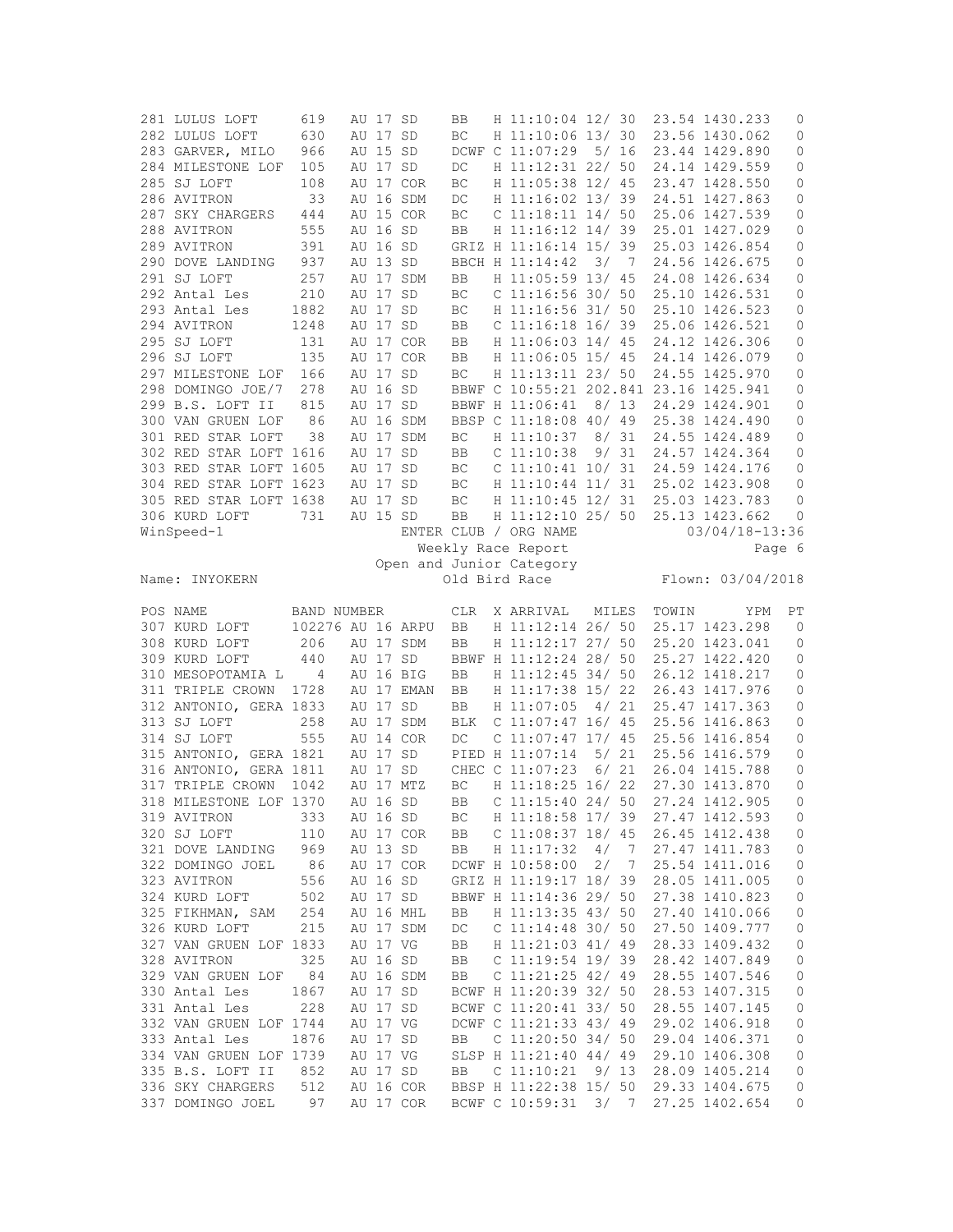| 338 KURD LOFT                       | 424         | AU 17 SD |            |           | DCWF C 11:16:15 31/ 50                   |      |       | 29.17 1402.241                   | 0              |
|-------------------------------------|-------------|----------|------------|-----------|------------------------------------------|------|-------|----------------------------------|----------------|
| 339 KURD LOFT                       | 523         | AU 17 SD |            |           | DCSP H 11:16:18 32/ 50                   |      |       | 29.20 1401.983                   | 0              |
| 340 KURD LOFT                       | 496         | AU 17 SD |            |           | BBSP H 11:16:19 33/ 50                   |      |       | 29.21 1401.897                   | 0              |
| 341 KURD LOFT                       | 211         |          | AU 17 SDM  | BB        | H 11:16:22 34/ 50                        |      |       | 29.24 1401.681                   | 0              |
| 342 GARVER, MILO                    | 922         | AU 15 SD |            |           | DCSP C 11:12:52 6/ 16                    |      |       | 29.06 1401.199                   | 0              |
| 343 SKY CHARGERS                    | 477         |          | AU 15 COR  | SIL       | H 11:23:22 16/ 50                        |      |       | 30.17 1400.983                   | $\circ$        |
| 344 Antal Les                       | 230         | AU 17 SD |            | BB        | H 11:21:54 35/ 50                        |      |       | 30.08 1400.937                   | 0              |
| 345 VAN GRUEN LOF 5053              |             | AU 15 HP |            | PEN       | H 11:22:51 45/ 49                        |      |       | 30.21 1400.327                   | 0              |
| 346 KURD LOFT                       | 10454       |          | AU 16 ARPU | BB        | H 11:16:39 35/ 50                        |      |       | 29.41 1400.211                   | 0              |
| 347 AVITRON                         |             | AU 16 SD |            |           | H 11:21:29 20/ 39                        |      |       | 30.17 1399.787                   |                |
| 348 VAN GRUEN LOF 1801              | 342         |          |            | BB        |                                          |      |       |                                  | 0              |
|                                     |             | AU 17 VG |            | BC        | H 11:23:09 46/ 49                        |      |       | 30.39 1398.775                   | $\mathbb O$    |
| 349 MILESTONE LOF 30900             |             |          | AU 15 JEDD | DC        | H 11:18:27 25/ 50                        |      |       | 30.11 1398.499                   | 0              |
| 350 MILESTONE LOF                   | 132         | AU 17 SD |            | BB        | H 11:18:33 26/ 50                        |      |       | 30.16 1398.030                   | 0              |
| 351 MILESTONE LOF 37967             |             |          | AU 16 JEDD |           | BCWF H 11:18:34 27/ 50                   |      |       | 30.18 1397.894                   | 0              |
| 352 MILESTONE LOF 1367              |             | AU 16 SD |            | BB        | H 11:18:35 28/ 50                        |      |       | 30.19 1397.809                   | 0              |
| 353 ANTONIO, GERA                   | 735         | AU 16 SD |            | BB        | $C$ 11:10:52 7/ 21                       |      |       | 29.34 1397.204                   | $\mathbb O$    |
| 354 KURD LOFT                       | 721         | AU 15 SD |            | PEN       | H 11:17:17 36/ 50                        |      |       | 30.19 1396.963                   | $\mathbb O$    |
| 355 SJ LOFT                         | 146         |          | AU 17 COR  | $DC$      | $C$ 11:11:35 19/45                       |      |       | 29.44 1396.677                   | 0              |
| 356 LULUS LOFT                      | 647         |          | AU 17 SDM  |           | BBWF H 11:16:35 14/ 30                   |      |       | 30.26 1395.881                   | 0              |
| 357 LULUS LOFT                      | 629         | AU 17 SD |            | ВC        | H 11:16:37 15/ 30                        |      |       | 30.27 1395.744                   | 0              |
| 358 LULUS LOFT                      | 289         |          | AU 17 SDM  | BC        | $C$ 11:16:42 16/30                       |      |       | 30.32 1395.324                   | $\mathbb O$    |
| 359 LULUS LOFT                      | 87          |          | AU 17 SDM  | BB        | $C$ 11:16:46 17/30                       |      |       | 30.36 1394.982                   | 0              |
| 360 LULUS LOFT                      | 654         | AU 17 SD |            | BB        | $C$ 11:16:47 18/30                       |      |       | 30.37 1394.914                   | $\circ$        |
| 361 SKY CHARGERS                    | 72          |          | AU 17 COR  |           | BBSP C 11:24:42 17/ 50                   |      |       | 31.37 1394.255                   | 0              |
| 362 MESOPOTAMIA L                   | 392         |          | AU 17 MESO | BB        | H 11:17:24 35/ 50                        |      |       | 30.50 1394.052                   | 0              |
| 363 SKY CHARGERS                    | 540         |          | AU 16 COR  |           | $C$ 11:24:55 18/ 50                      |      |       | 31.51 1393.167                   | $\circ$        |
|                                     |             |          |            | BB        |                                          |      |       |                                  |                |
| 364 MESOPOTAMIA L 5361              |             |          | AU 17 VITA | BB        | H 11:17:36 36/ 50                        |      |       | 31.03 1392.961                   | 0              |
| 365 VAN GRUEN LOF 101463 AU 16 ARPU |             |          |            |           | BCWF C 11:24:23 47/ 49                   |      |       | 31.53 1392.625                   | 0              |
| 366 MESOPOTAMIA L 5399              |             |          | AU 17 VITA | DC        | H 11:17:41 37/ 50                        |      |       | 31.08 1392.527                   | 0              |
| 367 LULUS LOFT                      | 657         | AU 17 SD |            | BB        | H 11:17:18 19/ 30                        |      |       | 31.08 1392.258                   | 0              |
| 368 RED STAR LOFT 1539              |             | AU 16 SD |            | BC        | H 11:16:56 13/ 31                        |      |       | 31.15 1391.368                   | 0              |
|                                     |             |          |            |           |                                          |      |       |                                  |                |
| WinSpeed-1                          |             |          |            |           | ENTER CLUB / ORG NAME                    |      |       | 03/04/18-13:36                   |                |
|                                     |             |          |            |           | Weekly Race Report                       |      |       |                                  | Page 7         |
|                                     |             |          |            |           | Open and Junior Category                 |      |       |                                  |                |
| Name: INYOKERN                      |             |          |            |           | Old Bird Race                            |      |       | Flown: 03/04/2018                |                |
|                                     |             |          |            |           |                                          |      |       |                                  |                |
| POS NAME                            | BAND NUMBER |          |            | CLR       | X ARRIVAL                                |      | MILES | TOWIN<br>YPM                     | PT             |
| 369 MESOPOTAMIA L                   | 276         |          | AU 16 MESO | <b>BB</b> |                                          |      |       | 31.24 1391.184                   | $\overline{0}$ |
| 370 LULUS LOFT                      | 640         | AU 17 SD |            | GRZ       | C 11:17:57 38/ 50<br>H 11:17:35 20/ 30   |      |       | 31.25 1390.837                   | 0              |
|                                     |             |          |            |           |                                          |      |       |                                  |                |
| 371 FIKHMAN, SAM                    | 107         |          | AU 17 SDM  | ВC        | H 11:17:27 44/ 50                        |      |       | 31.32 1390.038                   | 0              |
| 372 GARVER, MILO                    | 1118        | AU 17 SD |            | BB        | H 11:15:03                               | 7/16 |       | 31.17 1389.845                   | 0              |
| 373 FIKHMAN, SAM                    | 451         |          | AU 17 MHL  | BB        | H 11:17:30 45/ 50                        |      |       | 31.36 1389.740                   | 0              |
| 374 RED STAR LOFT 1640              |             | AU 17 SD |            | ВC        | C 11:17:19 14/ 31                        |      |       | 31.38 1389.410                   | 0              |
| 375 FIKHMAN, SAM                    | 317         |          | AU 17 MHL  | BC        | H 11:17:36 46/ 50                        |      |       | 31.41 1389.247                   | $\circ$        |
| 376 PNA LOFT                        | 445         |          | AU 15 PNA  | ВC        | H 11:19:10                               | 2/   | 3     | 31.53 1389.161                   | 0              |
| 377 SJ LOFT                         | 438         |          | AU 13 COR  | BB        | $C$ 11:13:03 20/ 45                      |      |       | 31.12 1389.000                   | 0              |
| 378 Antal Les                       | 1395        | AU 16 SD |            | BB        | C $11:24:24$ 36/50                       |      |       | 32.38 1388.370                   | 0              |
| 379 KURD LOFT                       | 210         |          | AU 17 SDM  | BB        | H 11:19:07 37/ 50                        |      |       | 32.09 1387.620                   | $\mathbb O$    |
| 380 MILESTONE LOF 1558              |             | AU 17 SD |            | DC        | H 11:20:37 29/ 50                        |      |       | 32.20 1387.565                   | 0              |
| 381 SKY CHARGERS                    | 52010       | AU 16 AA |            |           | SLPD H 11:26:07 19/ 50                   |      |       | 33.02 1387.237                   | 0              |
| 382 AVITRON                         | 378         | AU 17 SD |            | BB        | H 11:24:04 21/ 39                        |      |       | 32.53 1386.804                   | $\mathbb O$    |
| 383 MILESTONE LOF 1577              |             | AU 17 SD |            |           | BLAC H 11:21:07 30/ 50                   |      |       | 32.50 1385.035                   | $\mathbb O$    |
| 384 MILESTONE LOF 1321              |             | AU 16 SD |            | BB        | H 11:21:09 31/ 50                        |      |       | 32.52 1384.876                   | 0              |
| 385 TRIPLE CROWN                    | 2451        |          | AU 17 MISS |           | DCSP H 11:24:11 17/ 22                   |      |       | 33.16 1384.684                   | $\mathbb O$    |
| 386 FIKHMAN, SAM                    | 486         |          | AU 17 MHL  |           | BCSP H 11:18:41 47/ 50                   |      |       | 32.46 1383.799                   | 0              |
|                                     |             |          |            |           |                                          |      |       | 32.17 1383.401                   |                |
| 387 SJ LOFT                         | 87          |          | AU 15 COR  | BC        | H 11:14:09 21/ 45                        |      |       |                                  | $\mathbb O$    |
| 388 RED STAR LOFT 1608              |             | AU 17 SD |            | BB        | H 11:18:41 15/ 31                        |      |       | 32.59 1382.515                   | 0              |
| 389 TRIPLE CROWN                    | 43          |          | AU 17 SDM  |           | BBPD H 11:24:39 18/ 22                   |      |       | 33.44 1382.365                   | $\mathbb O$    |
| 390 MILESTONE LOF 1530              |             | AU 17 SD |            | DC        | H 11:21:41 32/ 50                        |      |       | 33.25 1382.182                   | 0              |
| 391 SJ LOFT                         | 143         |          | AU 17 COR  |           | BCWF H 11:14:27 22/ 45                   |      |       | 32.35 1381.861                   | 0              |
| 392 GARVER, MILO                    | 1124        | AU 17 SD |            | SIL       | H 11:17:00                               | 8/16 |       | 33.14 1379.907                   | $\mathbb O$    |
| 393 LULUS LOFT<br>394 LULUS LOFT    | 665<br>286  | AU 17 SD | AU 17 SDM  | BB<br>BB  | H 11:19:51 21/ 30<br>$C$ 11:19:53 22/ 30 |      |       | 33.41 1379.300<br>33.43 1379.166 | 0<br>0         |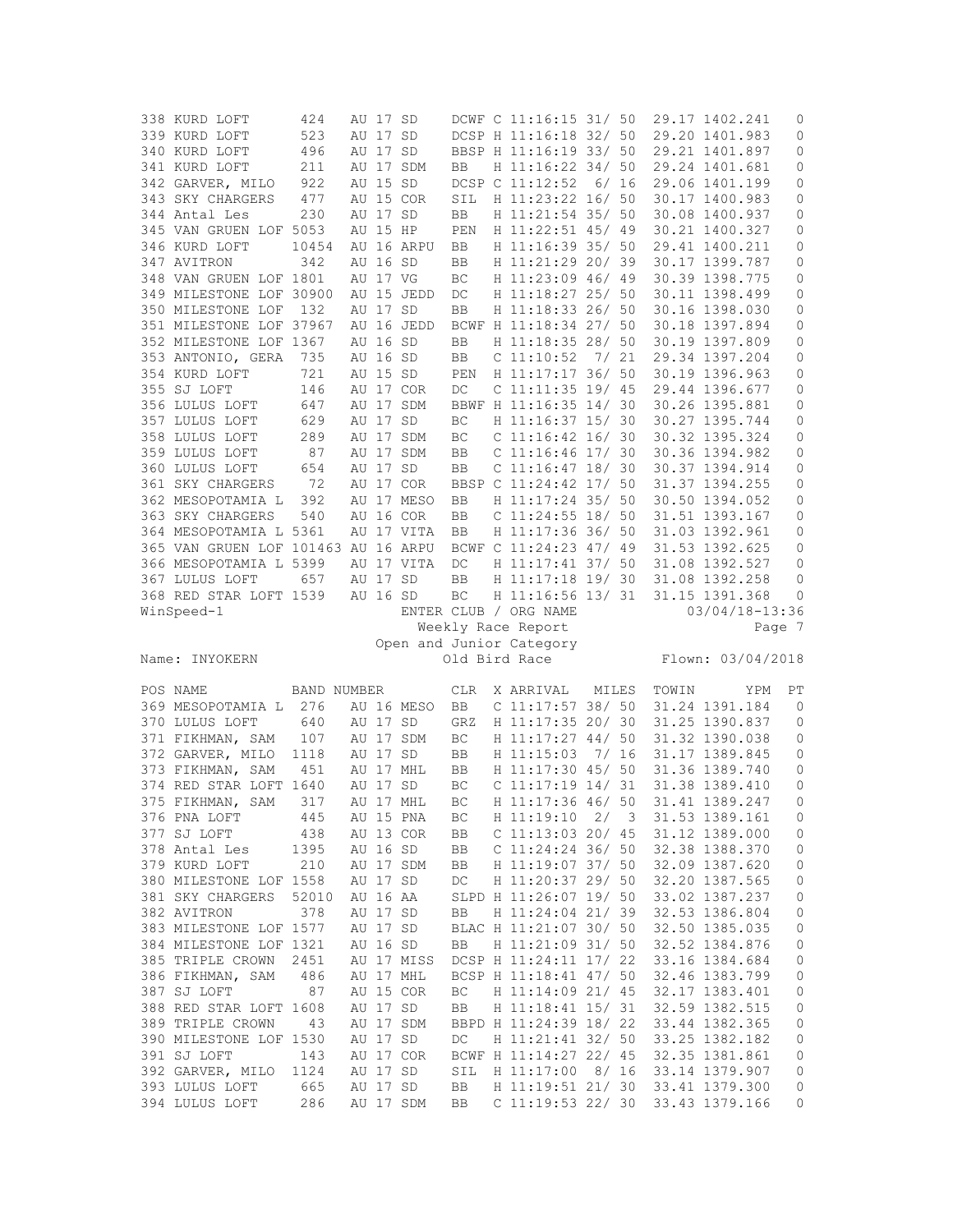| 395 MILESTONE LOF 37903             |                    |          | AU 16 JEDD | BB         | H 11:22:28 33/ 50        |       |      |       | 34.12 1378.280     | 0            |
|-------------------------------------|--------------------|----------|------------|------------|--------------------------|-------|------|-------|--------------------|--------------|
| 396 LULUS LOFT                      | 73                 |          | AU 17 SDM  |            | BBWF H 11:20:04 23/ 30   |       |      |       | 33.54 1378.255     | 0            |
| 397 KURD LOFT                       | 1997               | AU 15 SD |            | BB         | H 11:21:22 38/ 50        |       |      |       | 34.24 1376.331     | 0            |
| 398 KURD LOFT                       | 790                | AU 15 SD |            |            | BBSP H 11:21:27 39/ 50   |       |      |       | 34.29 1375.875     | 0            |
| 399 KURD LOFT                       | 56                 | AU 16 SD |            | BB         | H 11:21:28 40/ 50        |       |      |       | 34.31 1375.784     | 0            |
| 400 Antal Les                       | 1855               | AU 17 SD |            | <b>BB</b>  | $C$ 11:27:03 37/ 50      |       |      |       | 35.17 1375.375     | 0            |
| 401 MESOPOTAMIA L 103260 AU 16 ARPU |                    |          |            | BB         | H 11:21:10 39/ 50        |       |      |       | 34.37 1374.998     | 0            |
| 402 RED STAR LOFT 1650              |                    | AU 17 SD |            |            | BCWF H 11:20:20 16/ 31   |       |      |       | 34.39 1374.197     |              |
|                                     |                    |          |            |            |                          |       |      |       |                    | 0            |
| 403 KURD LOFT                       | 597                | AU 16 SD |            |            | DCSP H 11:21:48 41/ 50   |       |      |       | 34.50 1374.136     | 0            |
| 404 RED STAR LOFT 1637              |                    | AU 17 SD |            |            | BBWF H 11:20:27 17/ 31   |       |      |       | 34.45 1373.648     | 0            |
| 405 MESOPOTAMIA L 40681             |                    | AU 17 AA |            | BC         | H 11:21:28 40/ 50        |       |      |       | 34.54 1373.514     | 0            |
| 406 KURD LOFT                       | 140                | AU 16 SD |            |            | BBWF H 11:21:56 42/ 50   |       |      |       | 34.59 1373.466     | 0            |
| 407 TRIPLE CROWN                    | 12082              | AU 17 AA |            | BC         | H 11:26:32 19/ 22        |       |      |       | 35.36 1373.166     | 0            |
| 408 ANTONIO, GERA 273               |                    | AU 15 SD |            | BB         | $C$ 11:15:56             |       | 8/21 |       | 34.38 1371.095     | $\mathbb O$  |
| 409 ANTONIO, GERA 1803              |                    | AU 17 SD |            |            | SLAT C 11:15:58          |       | 9/21 |       | 34.40 1370.892     | 0            |
| 410 Antal Les                       | 1870               | AU 17 SD |            | BB         | $C$ 11:28:10 38/ 50      |       |      |       | 36.24 1369.944     | 0            |
| 411 AVITRON                         | 1232               | AU 17 SD |            | BB         | H 11:27:47 22/ 39        |       |      |       | 36.36 1368.538     | $\mathbb O$  |
| 412 VAN GRUEN LOF                   | 233                |          | AU 16 SDM  | BB         | $C$ 11:29:20 48/49       |       |      |       | 36.49 1368.407     | 0            |
| 413 AVITRON                         | 1282               | AU 17 SD |            |            | BBWF H 11:27:53 23/39    |       |      |       | 36.41 1368.111     | 0            |
| 414 FIKHMAN, SAM                    | 344                |          | AU 16 MHL  | BB         | $C$ 11:22:03 48/ 50      |       |      |       | 36.08 1366.959     | 0            |
| 415 RED STAR LOFT 1503              |                    | AU 16 SD |            |            | $C$ 11:21:49 18/31       |       |      |       |                    | $\mathbb O$  |
|                                     |                    |          |            | BC         |                          |       |      |       | 36.07 1366.858     |              |
| 416 AVITRON                         | 1231               | AU 17 SD |            | BC         | $C$ 11:28:11 24/39       |       |      |       | 37.00 1366.613     | 0            |
| 417 MESOPOTAMIA L 83925             |                    |          | AU 17 ARPU | DC         | H 11:23:04 41/ 50        |       |      |       | 36.30 1365.628     | $\circ$      |
| 418 RED STAR LOFT 1627              |                    | AU 17 SD |            | BC         | $C$ 11:22:08 19/31       |       |      |       | 36.27 1365.272     | 0            |
| 419 MESOPOTAMIA L 5377              |                    |          | AU 17 VITA | BB         | $C$ 11:23:09 42/ 50      |       |      |       | 36.35 1365.227     | 0            |
| 420 MESOPOTAMIA L 5349              |                    |          | AU 17 VITA | DC         | $C$ 11:23:19 43/ 50      |       |      |       | 36.45 1364.418     | $\circ$      |
| 421 SJ LOFT                         | 124                |          | AU 17 COR  | BC         | H 11:18:20 23/ 45        |       |      |       | 36.29 1362.205     | 0            |
| 422 SJ LOFT                         | $\mathbf{1}$       |          | AU 16 COR  | BB         | H 11:18:28 24/ 45        |       |      |       | 36.37 1361.540     | 0            |
| 423 SKY CHARGERS                    | 94                 |          | AU 17 COR  | SIL        | H 11:31:26 20/ 50        |       |      |       | 38.22 1361.473     | $\mathbb O$  |
| 424 MESOPOTAMIA L 5397              |                    |          | AU 17 VITA | $DC$       | H 11:23:57 44/ 50        |       |      |       | 37.23 1361.296     | 0            |
| 425 SJ LOFT                         | 2714               |          | AU 15 ARPU | BB         | H 11:18:33 25/ 45        |       |      |       | 36.42 1361.084     | $\mathbb O$  |
|                                     |                    |          |            |            |                          |       |      |       |                    |              |
| 426 ANTONIO, GERA                   | 716                | AU 16 SD |            | BB         | H 11:18:02 10/ 21        |       |      |       | 36.44 1360.533     | 0            |
| 427 KURD LOFT                       | 138                | AU 16 SD |            |            | BBSP H 11:24:41 43/ 50   |       |      |       | 37.43 1360.010     | 0            |
|                                     |                    |          |            |            |                          |       |      |       |                    |              |
| 428 KURD LOFT                       | 205                |          | AU 17 SDM  | DC         | $C$ 11:24:41 44/ 50      |       |      |       | 37.44 1359.962     | 0            |
| 429 Antal Les                       | 1385               | AU 16 SD |            | BC         | $C$ 11:30:19 39/ 50      |       |      |       | 38.33 1359.613     | 0            |
| 430 Antal Les                       | 247                | AU 17 SD |            | <b>BB</b>  | H 11:30:23 40/ 50        |       |      |       | 38.37 1359.272     | $\mathbf{0}$ |
| WinSpeed-1                          |                    |          |            |            | ENTER CLUB / ORG NAME    |       |      |       | $03/04/18 - 13:36$ |              |
|                                     |                    |          |            |            | Weekly Race Report       |       |      |       |                    | Page 8       |
|                                     |                    |          |            |            | Open and Junior Category |       |      |       |                    |              |
| Name: INYOKERN                      |                    |          |            |            | Old Bird Race            |       |      |       | Flown: 03/04/2018  |              |
|                                     |                    |          |            |            |                          |       |      |       |                    |              |
| POS NAME                            | <b>BAND NUMBER</b> |          |            | <b>CLR</b> | X ARRIVAL                | MILES |      | TOWIN | YPM                | РT           |
|                                     |                    |          |            |            |                          |       |      |       |                    | $\mathbf{0}$ |
| 431 SJ LOFT                         | 115                |          | AU 17 COR  | BB         | H 11:19:19 26/ 45        |       |      |       | 37.28 1357.322     |              |
| 432 AVITRON                         | 1221               | AU 17 SD |            | BB         | $C$ 11:30:16 25/39       |       |      |       | 39.04 1356.681     | $\mathbf{0}$ |
| 433 KURD LOFT                       | 209                |          | AU 17 SDM  | BB         | H 11:25:51 45/ 50        |       |      |       | 38.53 1354.321     | 0            |
| 434 RED STAR LOFT 1642              |                    | AU 17 SD |            | WΤ         | H 11:24:34 20/ 31        |       |      |       | 38.52 1353.422     | 0            |
| 435 TRIPLE CROWN                    | 45                 |          | AU 17 SDM  |            | BBWF H 11:30:53 20/ 22   |       |      |       | 39.58 1352.233     | 0            |
| 436 SKY CHARGERS                    | 61                 |          | AU 17 COR  |            | MLPN C 11:33:43 21/ 50   |       |      |       | 40.39 1350.706     | 0            |
| 437 SJ LOFT                         | 114                |          | AU 17 COR  | SIL        | C 11:21:51 27/ 45        |       |      |       | 40.00 1344.870     | $\mathbb O$  |
| 438 Antal Les                       | 383                | AU 13 SD |            | BB         | H 11:33:38 41/ 50        |       |      |       | 41.52 1343.976     | 0            |
| 439 FIKHMAN, SAM                    | 91                 |          | AU 17 SDM  | BB         | H 11:26:52 49/ 50        |       |      |       | 40.58 1343.553     | $\mathbb O$  |
| 440 GARVER, MILO                    | 1107               |          |            | ВC         |                          | 9/ 16 |      |       |                    |              |
|                                     |                    | AU 17 SD |            |            | H 11:25:26               |       |      |       | 41.40 1338.436     | $\mathbf 0$  |
| 441 KURD LOFT                       | 539                | AU 17 SD |            |            | BBSP H 11:29:18 46/ 50   |       |      |       | 42.20 1337.895     | 0            |
| 442 RED STAR LOFT 1559              |                    | AU 16 SD |            | BB         | C $11:28:02$ 21/31       |       |      |       | 42.21 1336.815     | $\mathbb O$  |
| 443 RED STAR LOFT 1525              |                    | AU 16 SD |            |            | BCWF C 11:28:04 22/ 31   |       |      |       | 42.23 1336.649     | 0            |
| 444 MILESTONE LOF 37972             |                    |          | AU 16 JEDD | BC         | H 11:31:20 34/ 50        |       |      |       | 43.04 1335.595     | $\mathbb O$  |
| 445 SJ LOFT                         | 109                |          | AU 17 COR  | BB         | H 11:23:50 28/ 45        |       |      |       | 41.59 1335.345     | $\mathbb O$  |
| 446 Antal Les                       | 1872               | AU 17 SD |            |            | BBWF C 11:35:38 42/ 50   |       |      |       | 43.52 1334.751     | $\mathbb O$  |
| 447 GARVER, MILO                    | 765                | AU 11 SD |            | BC         | $C$ 11:26:21 10/ 16      |       |      |       | 42.36 1334.004     | 0            |
| 448 SJ LOFT                         | 31283              |          | AU 14 ARPU |            | BCSP C 11:24:08 29/ 45   |       |      |       | 42.17 1333.870     | 0            |
| 449 Antal Les                       | 201                | AU 17 SD |            |            | BCSP H 11:36:23 43/ 50   |       |      |       | 44.37 1331.270     | 0            |
| 450 SJ LOFT                         | 73                 |          | AU 15 COR  | WHT        | H 11:25:34 30/ 45        |       |      |       | 43.42 1327.103     | 0            |